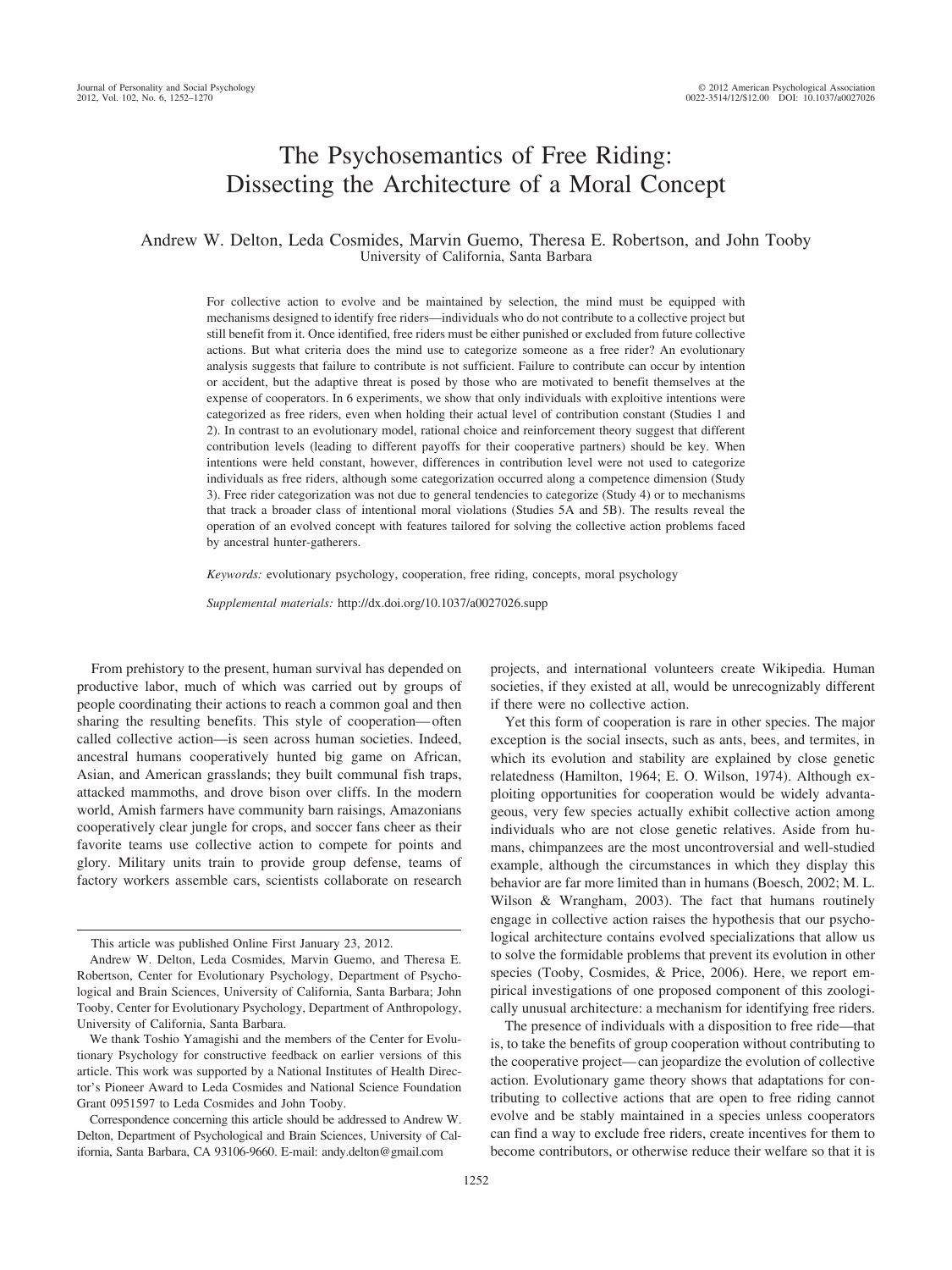lower than cooperators (e.g., Boyd & Richerson, 1988, 1992; Hauert, De Monte, Hofbauer, & Sigmund, 2002a, 2002b; Panchanathan & Boyd, 2004). Consistent with these game theoretic analyses, empirical studies of human cooperation show that free riding often elicits anger from contributors, many of whom respond by punishing the free rider or by down-regulating their own contributions to the group effort (e.g., Fehr & Gachter, 2000; Kerr et al., 2009; Kiyonari & Barclay, 2008; Kurzban, McCabe, Smith, & Wilson, 2001; Masclet, Noussair, Tucker, & Villeval, 2003; Price, 2005, 2006b; Price, Cosmides, & Tooby, 2002; Taggar & Neubert, 2008; Yamagishi, 1986). Note, however, that these responses to free riders entail a logically prior question: What counts as free riding?

In this article, we put the free rider concept under the microscope to see what criteria the mind uses to categorize someone as a free rider. In dissecting the architecture of this moral concept, we employ a standard social psychological method in a novel way. For over 30 years, the memory confusion protocol has been used to study when people categorize others by their sex, race, or other characteristics, where the experimenter has decided which individuals belong to which category (Taylor, Fiske, Etcoff, & Ruderman, 1978; see also Klauer & Wegener, 1998). This protocol uses patterns in recall errors to assess social categorization. As in previous research, we used this method to determine whether free riders are seen as a category at all. However, we also used it to determine which information the mind uses to assign an individual to the category FREE RIDER (see Sherman, Castelli, & Hamilton, 2002, for a similar extension of this method). Are people categorized as free riders based only on their objective contributions to the collective action? Do their intentions matter? If we find that free riders are categorized, does the category have content specific to free riding, or does the mind fold free riders into a single category, such as moral violators? By parametrically varying the input subjects receive, we tested competing hypotheses against one another. Our goal was to uncover the semantics of the concept FREE RIDER. In so doing, we take a step toward addressing the question, What is the "stuff of thought" that makes collective action possible? (On conceptual semantics, see, e.g., Barrett, 2005; Jackendoff, 2006; Pinker, 2007; Talmy, 2000; Tooby, Cosmides, & Barrett, 2005; consistent with common practice in this literature, we use small caps to highlight a proposed element of conceptual structure.)

#### **The Puzzle of Collective Action**

The fact that people cooperate in groups does not seem puzzling at first. After all, collective action provides large benefits not otherwise available. However, the incentive structure faced by individual participants constitutes a major barrier to mobilizing collective action (Olson, 1965). The joint efforts of a collective action often (though not always) produce public or common goods<sup>1</sup>: resources whose use cannot be limited to those who have contributed to producing them (Dawes, 1980; Olson, 1965; Ostrom, 1990; Van Lange, Liebrand, Messick, & Wilke, 1992). Incentives to free ride exist when those who pay the cost of contributing get the same reward as those who contribute nothing. This creates a social dilemma: Everyone would be better off if the good were produced, but each individual is made better off if they free ride rather than expend effort to produce it. Defense is a classic example of a public good: Any given citizen is just as safe if she avoids paying taxes, but if everyone free rides, then there is nothing to stop aggressive invasion. This logic applies generally to any cooperative activity in which rewards are decoupled from effort. Because this incentive structure seems to preclude many actual collective actions, the existence of collective action has been an enduring puzzle in political science and economics.

One might doubt the kind of rational calculations and short-term self-interest presupposed by an economic analysis of incentives under rational choice. But evolutionary biologists find that analogous problems arise on evolutionary timescales when payoffs are in the currency of fitness. Evolutionary analyses require no assumptions about rationality; indeed, they can be usefully applied to cooperation among bacteria (Axelrod & Hamilton, 1981). This approach models interactions among agents endowed with welldefined decision rules that produce situationally contingent behavior. These decision rules are sometimes called *strategies* by evolutionary biologists— but no conscious deliberation by bacteria (or humans) is implied (or ruled out) by this term. In evolutionary game theory, a decision rule or strategy that garners higher payoffs (i.e., food or other resources) leaves more "offspring"—more copies of itself—in the next generation than alternatives that garner lower payoffs (Maynard Smith, 1982). By analyzing the relative payoffs (and therefore reproductive consequences) of alternative decision rules, evolutionary biologists can determine which strategies natural selection is likely to favor and which are likely to be selected out.

Using this framework, imagine a population of agents who have opportunities to contribute to collective actions. Each agent is equipped with one of two possible decision rules. One causes unconditional cooperation: Agents with this rule always contribute to collective actions. The other causes its agent to never contribute: These agents always free ride. The benefits of collective action will be reaped by both types of agent, but the costs of contributing to it will be borne only by the unconditional cooperators. This means that free riders will experience higher net payoffs than unconditional cooperators. Because agents with higher net payoffs produce more offspring, the free rider design will leave more copies of itself in the next generation than the design that always contributes. As this reproductive advantage continues over generations, the population will be increasingly composed of agents endowed with the *always-free-ride* design. Collective action will eventually disappear as the proportion of cooperators becomes vanishingly small.

How then can psychological adaptations for participating in collective action evolve? To evolve and be stably maintained by selection, designs that cause cooperation need to accrue a higher average payoff than designs that cause free riding. When there are repeated interactions, strategies that cooperate conditionally can outperform exploitive strategies by channeling their cooperative efforts toward other cooperators and away from free riders. To

<sup>&</sup>lt;sup>1</sup> Both public and common goods share the property of nonexcludability (i.e., noncontributors can also benefit from them). However, common goods are rivalrous (i.e., one person's consumption reduces others' potential consumption, such as parking spaces on public streets), whereas public goods are nonrivalrous (e.g., use of an idea). For our analysis, only the feature of nonexcludability is relevant.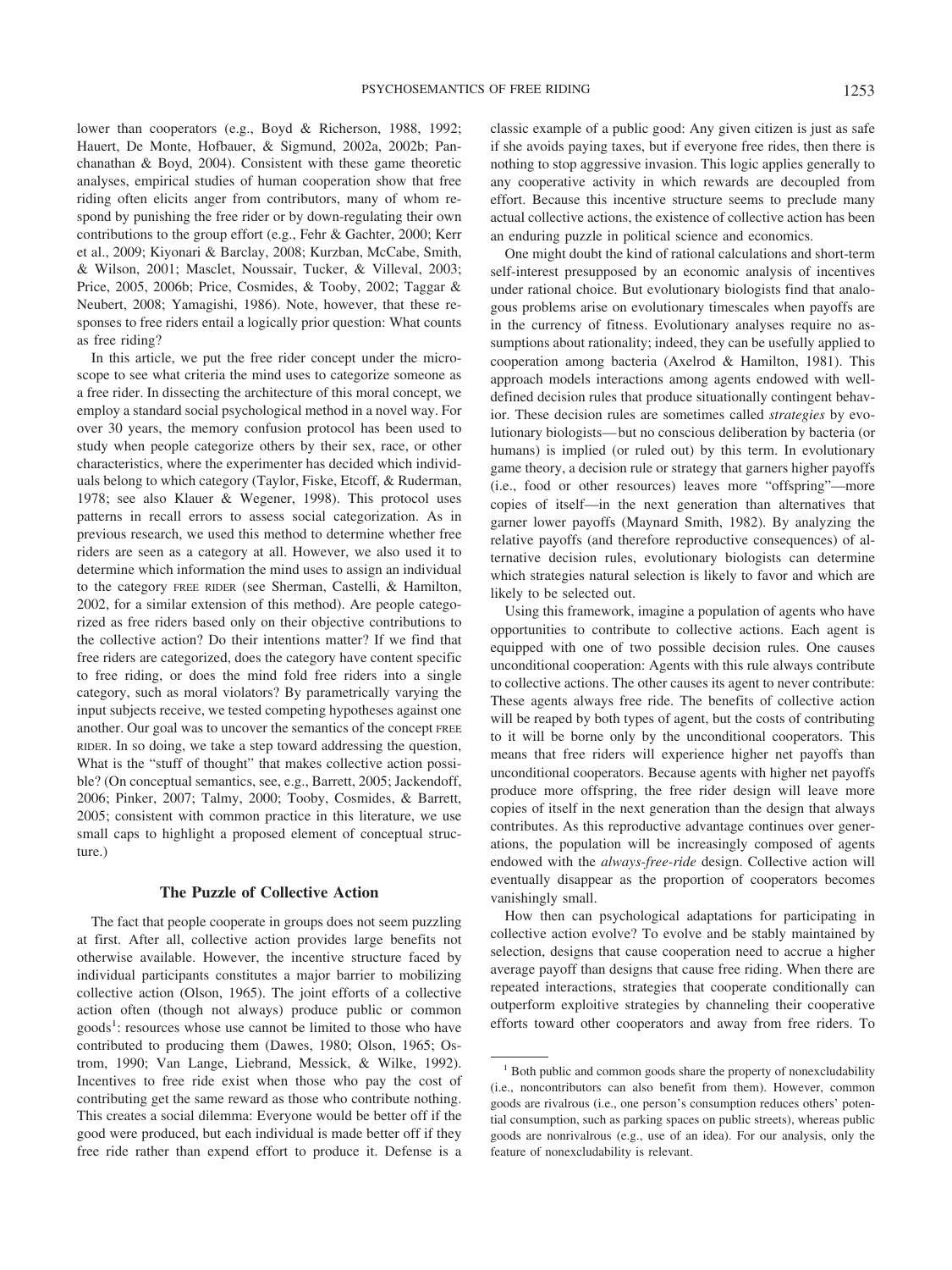accomplish this, contributors need to exclude free riders from cooperative interactions, create incentives for them to contribute, or otherwise cause their welfare to be less than cooperators'. This can be achieved by avoiding free riders, refusing to cooperate when they are present, or punishing them when they fail to contribute (Boyd & Richerson, 1992; Hauert et al., 2002a, 2002b; Panchanathan & Boyd, 2004; Price et al., 2002; Tooby & Cosmides, 1988; Tooby et al., 2006). For the brain to implement a strategy for conditional cooperation, it requires a mechanism that identifies free riders and distinguishes them from conditional cooperators.

When we say that conditional cooperators must identify free riders, we mean that designs that cause conditional cooperation will not be selected for and maintained in a population unless they identify those with a disposition to free ride. By disposition to free ride, we mean those with a greater tendency to free ride than others, whether because of ontogenetic calibration, heritable genetic variation, or the nature of the current situation (Tooby & Cosmides, 1990). With this consideration in mind, an evolutionary game theoretic analysis predicts that free riders must be identified as those whose mechanisms are calibrated to take benefits without contributing.

## **Who Should Count as a Free Rider? Evolutionary Constraints on the Concept**

Strategies for conditional cooperation are designed to cooperate with other cooperators and withdraw from or punish free riders. To do so, these strategies require a system that categorizes individuals as free riders versus cooperators based on cues and criteria. Which cues and criteria it evolves to use should be determined, in part, by the costs and benefits of hits, misses, false alarms, and correct rejections in repeated interactions (Delton, Krasnow, Cosmides, & Tooby, 2011; Haselton & Nettle, 2006; Kiyonari, Tanida, & Yamagishi, 2000; Yamagishi, Terai, Kiyonari, Mifune, & Kanazawa, 2007).

Hits— correctly identifying free riders—trigger the withdrawal of cooperation, avoidance, or punishment of free riders; their effect is to limit the extent to which free riders benefit at the expense of conditional cooperators. When the categorization system generates a miss—mistaking a free rider for a cooperator—the cooperator contributes, thereby suffering an initial loss that benefits the free rider. This error is likely to be corrected in later collective actions, however, when the free rider continues to undercontribute.

A free rider concept that produces many hits and few misses will limit the losses that conditional cooperators suffer when interacting with free riders. But limiting these losses is not sufficient to give cooperators a selective advantage over free riders. To outreproduce designs that free ride, cooperators need to reap the benefits of repeated mutual cooperation. When the free rider detection system produces a correct rejection—that is, when it correctly identifies its partner as a conditional cooperator—this triggers cycles of reciprocated cooperation and, therefore, strings of benefits.

The benefits of repeated mutual cooperation fail to materialize, however, when there are false alarms—that is, when a conditional cooperator is misclassified as a free rider. False alarms trigger cycles of mutual noncooperation between conditional cooperators. If Jack incorrectly categorizes Jill as a free rider, he will punish or

withdraw cooperation from Jill. Jill is likely to respond by withdrawing cooperation from Jack. Because of this initial false alarm, Jack and Jill thereby miss out on a string of benefits that each could have harvested by cooperating in collective actions with the other. Indeed, agent-based simulations show that this error is such a costly mistake that selection creates agents biased to avoid it even at the price of tolerating many misses (Delton, Krasnow, et al., 2011).

Given the differential costs of these errors, what criteria should a conditional cooperator use to identify another individual as a free rider in collective actions, to be punished or excluded? One possibility is a classification rule based on a simple behavioral cue: "Categorize everyone who fails to contribute as a free rider." This rule will catch most free riders by generating a high proportion of hits and virtually no misses, but it will do so at the price of generating false alarms: Conditional cooperators will be misclassified as free riders. This is because events in which an individual fails to contribute to a collective action can occur without revealing the presence of an individual calibrated to free ride.

At some point, virtually all conditional cooperators encounter a situation in which they will not or cannot contribute to a collective action. A system designed to minimize false alarms should use these situations as exclusion criteria: When they are present, an individual who undercontributes to a collective action should not be classified as a free rider. Conditional cooperators can fail to contribute to collective actions because they are in the presence of free riders (Panchanathan & Boyd, 2003), by mistake (e.g., lapses in memory or attention; Axelrod, 1984), or—importantly— due to bad luck (accidents, injuries, illness, or failure to procure the necessary resources despite trying). In the ecological conditions faced by our hunter-gatherer ancestors, rates of injury and disease are so high that virtually everyone in a band is unable to contribute to collective efforts for substantial periods of time (weeks or months; Sugiyama, 2004). High variance in foraging success is also typical even for individuals who are expending a great deal of effort. Among the Ache of Paraguay, for example, men return empty handed on four out of 10 hunts (Kaplan, Hill, & Hurtado, 1990). When there is high variance in individual foraging success due to luck, rather than effort, hunter-gatherers typically buffer this risk by turning the provisioning of that resource into a collective action (Cashdan, 1992; Cosmides & Tooby, 1992; Gurven, 2004; Kameda, Takezawa, & Hastie, 2003; Kameda, Takezawa, Tindale, & Smith, 2002; Kaplan & Hill, 1985; Kaplan, Hill, Lancaster, & Hurtado, 2000). When reversals in fortune are frequent, temporary, $^2$  and easy to detect, this can be a winning strategy: Everyone in the risk pool is able to contribute on some occasions, but not others.

Punishing conditional cooperators who are temporarily unable to contribute due to illness, injury, accidents, and other forms of bad luck will not increase their level of contribution, making this a waste of energy. Withdrawing cooperation from them may be less costly than punishment in the short run, but it will trigger cycles of mutual withdrawal, leaving one with an ever-shrinking pool of cooperative partners. Everyone eventually experiences misfortune.

<sup>2</sup> The selection pressures are different if the disability is permanent (Kurzban & Leary, 2001).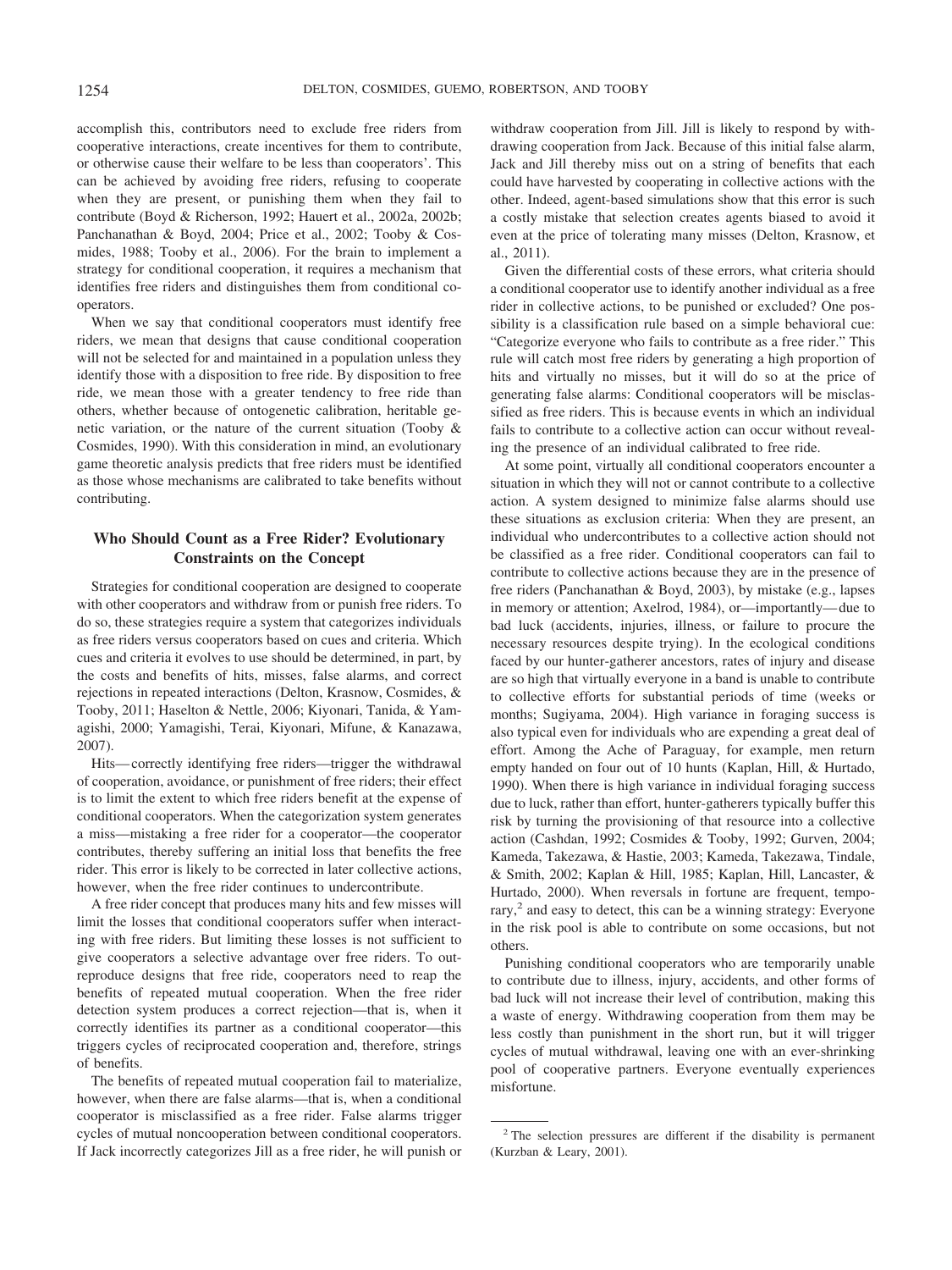In sum, the evolutionary function of a free rider concept is to defend conditional cooperators against exploitation without creating too many false alarms. Doing so requires a system that represents and tracks another person's behavior so that it can (when warranted) correctly connect an attributed disposition (to free ride) with that particular person (who thereby becomes categorized as a FREE RIDER). Events in which an individual fails to contribute to a collective action may be sufficient to activate a free rider detection system, but that system should resist tagging that person as a free rider when situational cues provide evidence that this failure was caused by bad luck, innocent mistakes, or because the focal individual was responding to the presence of others calibrated to free ride.

## **Possible Computational Theories of Free Rider Categorization**

We consider four rules that could be used to categorize individuals as free riders on a collective action. One—the free rider strategy rule—satisfies the evolutionary constraints outlined above. The other three do not; they represent alternative hypotheses suggested by rational choice theory, reinforcement learning, moral psychology, attribution theory, and domain-general approaches to categorization.

## **The Free Rider Strategy Rule**

The evolutionary analysis calls for a free rider categorization rule that is activated by events in which a person undercontributes but uses specific behavioral and situational cues to distinguish exploiters (hits) from conditional cooperators (false alarms).

When an exploitive design is activated in individuals, their undercontributions will be motivated by the payoffs of exploitation: They may consume resources instead of contributing them, or they may decide to not to expend the effort needed to achieve the cooperative goal (despite being able to do so). In folk terms, there will be evidence of an intent to undercontribute, motivated by a goal to benefit from the uncontributed resource or by the goal of avoiding the cost of making the expected contribution.

When individuals calibrated for conditional cooperation undercontribute, these payoff clues will usually be absent, and others will be present instead. They will try to procure the resource (but fail due to accidents or bad luck), suffering an energetic expense, or they will not try because they are suffering from an incapacitating illness or injury. Conditional cooperators may intentionally withhold contributions when too many free riders are present. But they will not benefit themselves by consuming a resource they had agreed to provide when other contributors are present. These considerations suggest the following categorization rule:

If a member of a collective action intentionally fails to contribute even in the presence of other contributors, then categorize the member as a free rider. (free rider strategy rule)

Here, *intentional* is shorthand for actions organized to meet one of two ends: benefiting from the uncontributed resource or avoiding the costs of producing it.

Implementing the free rider strategy rule requires a categorization system that uses inferences produced by the theory of mind system (Baron-Cohen, 1995; Callaghan et al., 2005; Harris, 1990; Leslie, 1994; Malle & Knobe, 1997). This network operates from infancy onward (Onishi & Baillargeon, 2005; Surian, Caldi, & Sperber, 2007); it includes features designed to infer what goals are implied by an individual's actions and whether the outcome produced occurred by accident or by the systematic operation of decision rules.

The free rider strategy rule is broadly consistent with past research in social psychology on the role of intentions in cooperation. For instance, studies have shown that decisions to contribute in social dilemmas are regulated in part by expectations of whether others intend to contribute as well (e.g., Dawes, Mctavish, & Shaklee, 1977; Messe & Sivacek, 1979). Moreover, when the environment is noisy—and hence partially obscures true intent decision rules that are better at revealing cooperative intentions are more successful in sustaining mutual cooperation (Klapwijk & Van Lange, 2009; Tazelaar, Van Lange, & Ouwerkerk, 2004).

The hypothesis that the mind embodies this free rider strategy rule extends prior work in several ways. First, it goes beyond an interpretation of behavior as volitional versus accidental. It specifies what payoffs are used as criteria for inferring whether the goal of a volitional action was exploitive or cooperative and places situational constraints on which intentional undercontributions are relevant (e.g., responses to free riders do not count). Second, it allows us to discriminate between different kinds of intentional moral violations in a fine-grained and principled way: Tests reported herein reveal a specialized FREE RIDER concept that dissociates from other moral violations. Third, it explains why these particular intentions, goals, payoffs, and situational constraints matter, addressing an ultimate (evolutionary) level of causation: Discriminating free rider designs from other sources of undercontribution is necessary for conditional cooperation in collective actions to evolve and be maintained by selection.

## **The Return Rate Rules**

The free rider strategy rule is based on an evolutionary game theoretic approach, but other approaches suggest alternative rules for defining who counts as a free rider. For instance, reinforcement learning and rational choice theory,<sup>3</sup> with their focus on the proximate rewards or payoffs experienced by the organism, would predict that what matters to the categorizer is the bottom line: how much is contributed by a member of a collective action to the group. If free rider categorization is based on how much labor or resources are actually contributed by each person— by their return rates—then who counts as a free rider should be determined by a rule more like the following:

If a member of a collective action fails to contribute, then categorize the member as a free rider. (return rate rule)

One could also envision a variant of this rule that compares relative return rates:

If a member of a collective action contributes at a rate less than other members of the collective action, then categorize the member as a free rider. (relative return rate rule)

<sup>&</sup>lt;sup>3</sup> Here, we are referring specifically to rational choice theory with a short-term, selfish, profit-maximizing utility function. Although there are an infinite number of possible utility functions, this is the one most commonly assumed.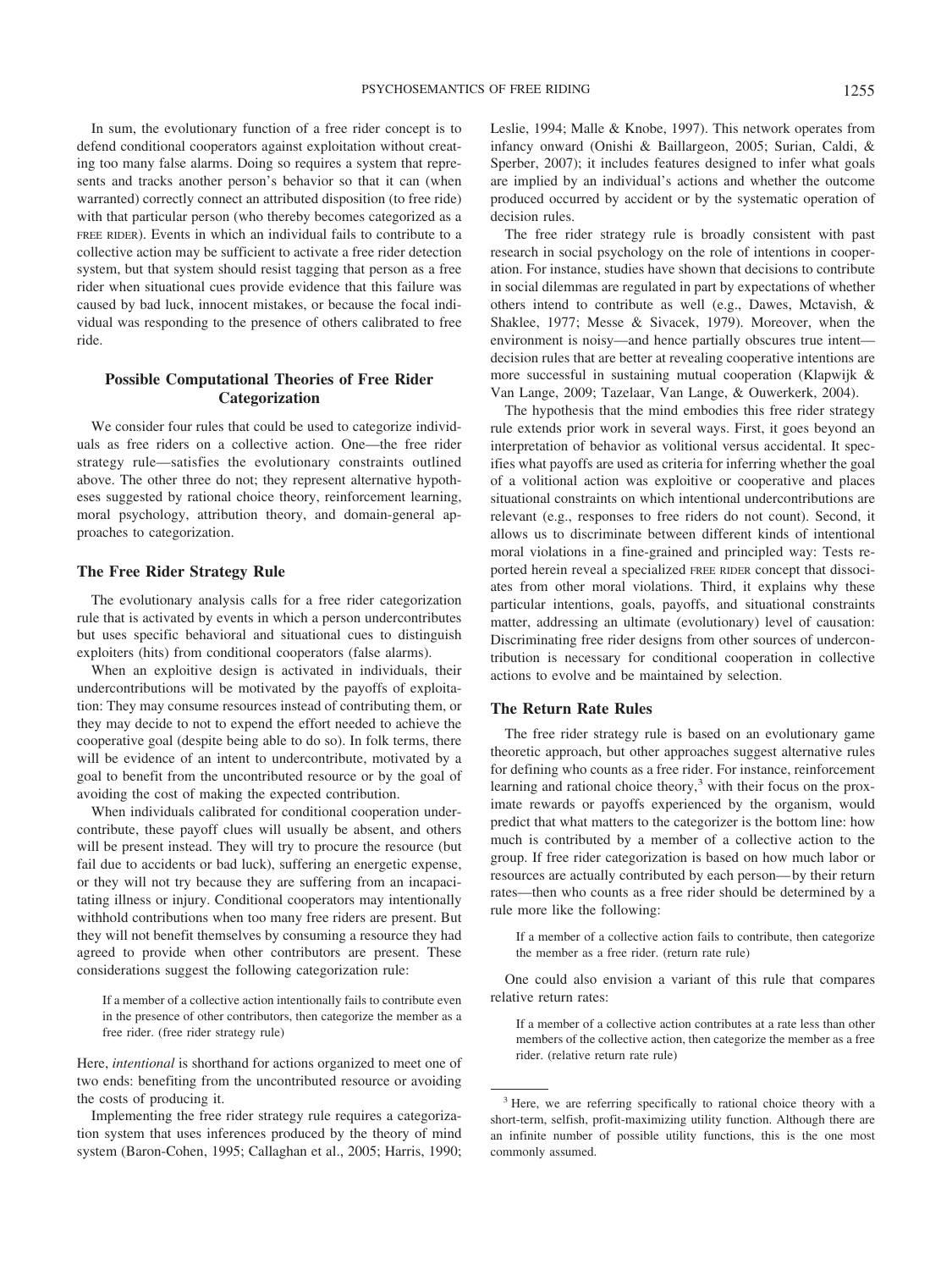These rules are essentially restatements of one component of a recent social neuroscience theory of collective action (Seymour, Singer, & Dolan, 2007). This theory attempts to explain the punishment of free riders and the maintenance of collective action in terms of reinforcement and observational learning. A variant of the relative return rate rule was explicitly tested by Masclet and colleagues (2003). Although their experiment was not designed as a critical test between the free rider strategy rule and the relative return rate rule, they showed that high contributors punished as a function of (a) the degree to which others contributed less than the high contributor did and (b) the degree to which others contributed less than the group average.

The return rate rules do not satisfy the evolutionary constraints discussed above. Because people with an activated free rider strategy undercontribute, these rules would generate many hits, but at a steep price in false alarms. In the high-variance environments of ancestral humans, misfortune sometimes prevented conditional cooperators from contributing to collective actions. Return rate rules would misclassify these individuals as free riders because they assess delivered contributions alone, without considering illness, injury, accidents, effort expended, or other exclusion criteria.

## **The Moral Violator Rule**

According to the moral violator rule, there is nothing special about free riding; it is just one moral violation out of many. In this view, the mind contains a computational system for detecting moral violations, which sorts all moral violators into the same mental category.

Like the free rider strategy rule, the moral violator rule would categorize people based, in part, on their intentions—psychologists at least since Piaget have recognized that intentionality plays an important role in generating moral intuitions. For example, intentionality judgments figure prominently in Mikhail's (2007) computational theory of universal moral grammar (see also, e.g., Cushman, 2008), attribution theorists have shown that intentions play a major role in attributions of morality (Weiner, 1993; Weiner, Perry, & Magnusson, 1988), and morality plays a central role in impression formation (Cuddy, Fiske, & Glick, 2008; De Bruin & Van Lange, 1999; Skowronski & Carlston, 1987; Wojciszke, Brycz, & Borkenau, 1993).

Intentionally violating an agreement is usually considered a moral violation, whether or not the agreement is to contribute to a collective action. So, is there any reason to think that there is a special category of FREE RIDER with its attendant categorization rule? Maybe all we need is the following:

If a person commits an intentional moral violation, then categorize that person as immoral. (moral violator rule)

Given the strong intuition that there is a general category of morally relevant situations and actions and that there are moral versus immoral people, it is not unreasonable to hypothesize that the mind has conceptual primitives that capture the moral–immoral distinction and rules for categorizing people using these primitives. But is this enough?

Because they focus on ancestrally recurrent content domains, evolutionary perspectives on social psychology can provide guidance about what kinds of content—including moral content—the

mind should distinguish and privilege in its processing (Bugental, 2000; Kenrick, Li, & Butner, 2003; Kenrick, Maner, & Li, 2005). For instance, given that different types of moral violations require different downstream responses, an evolutionary perspective strongly predicts that the mind should have multiple, domainspecific moral concepts. Consider, for example, what count as adaptive responses to the moral violations of free riding and sexual infidelity. A person's sexual infidelity may be grounds to avoid choosing them as a romantic partner, yet that person may be a good cooperative partner for a collective action. Likewise, it might be wise to avoid choosing a person who free rides on group efforts as a partner for a collective action, yet that person might be a good mate—indeed, in some cases, they may be desirable, as long as they do not free ride on you (Price, 2006a).

The moral violator rule creates a category too coarse to support adaptive behavior. Punishing or excluding everyone this rule classifies as immoral would prevent one from reaping the benefits of collective action with good conditional cooperators who have committed moral violations unrelated to free riding.

## **The Arbitrary Categorization Rule**

Last, we consider a very general, content-free possibility. Many theorists believe that humans have an extremely powerful and domain-general categorization system and/or statistical inference system. Such systems will spontaneously categorize along any distinction they can discern. This implies the following rule:

If two sets differ along any dimension, then categorize them as separate types. (arbitrary categorization rule)

Indeed, the research that introduced the memory confusion protocol assumed as a working hypothesis that social categorization was accomplished by mechanisms that also operated over nonsocial stimuli (Taylor et al., 1978). There is still no general consensus on whether social categorization is accomplished by general categorization mechanisms that are also used for nonsocial stimuli (Schneider, 2004, p. 79) or by a series of mechanisms specialized for categorizing the social world. Thus, the arbitrary categorization rule is a viable alternative. If it is experimentally supported, then finding that people categorize free riders may not tell us anything specific about the concept of free riding. For this reason, experiments eliminating this rule would strengthen the case for a concept based on the free rider strategy rule.

#### **The Present Research**

On the basis of an evolutionary analysis, we propose that the human mind contains specialized computational mechanisms for engaging in collective action. These should include a procedure designed to identify free riders that uses the free rider strategy rule. This rule categorizes as free riders those individuals who intentionally fail to contribute, even in the presence of other contributors. This contrasts with other reasonable categorization rules: the return rate rules, the moral violator rule, and the arbitrary categorization rule.

To test these rules against one another, the methods we used integrated the realism of narratives and the precision of experimental games. Specifically, we presented subjects with a vivid scenario of a group working together for survival. They read about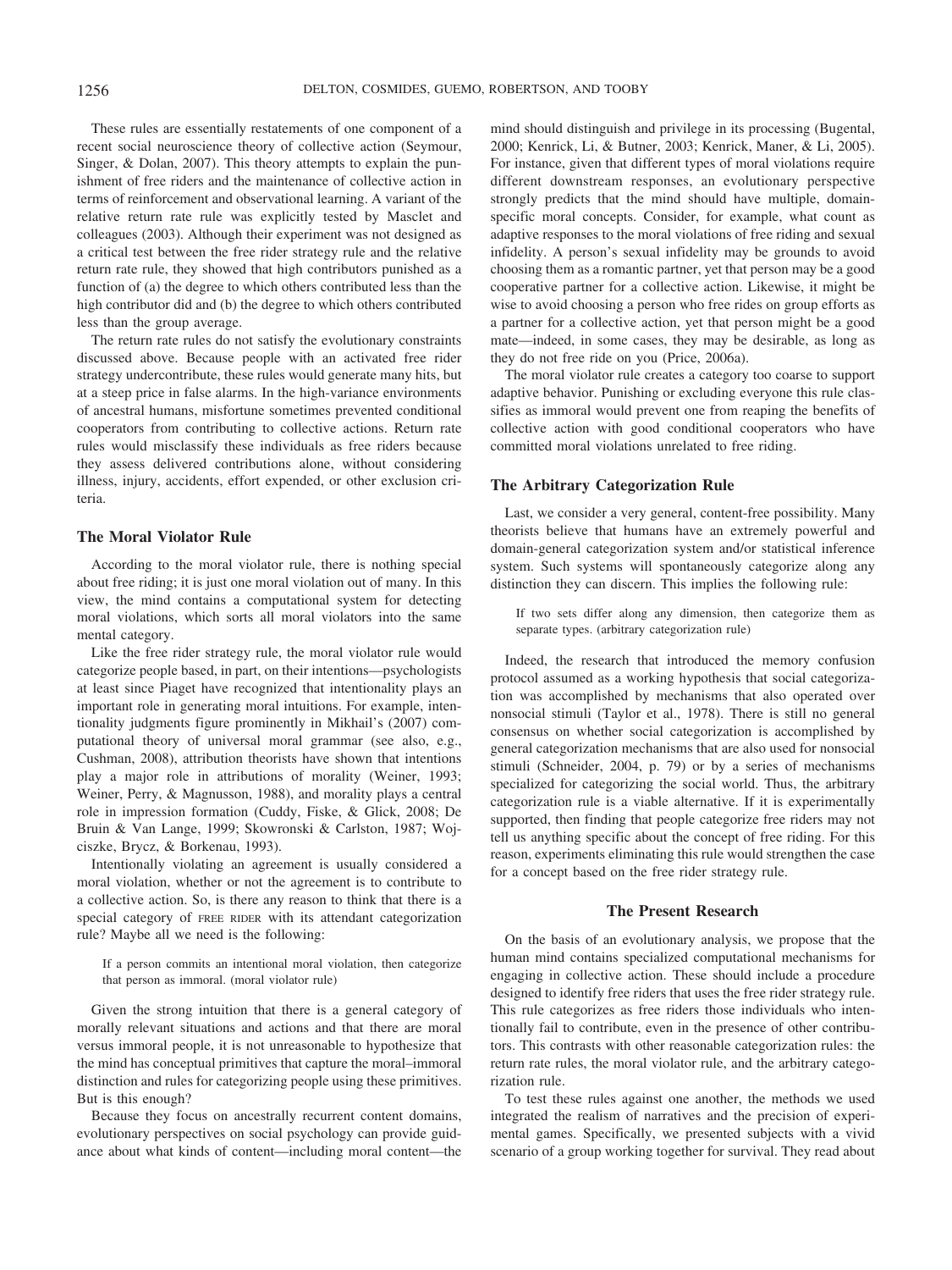$\mathbf{I}$ 

 $\overline{1}$ 

a group of people who were stranded together on an island, some of whom were injured. The uninjured individuals, eight men, were described as agreeing to work together to find food and to bring whatever they found back to camp to share with the whole group. After this, subjects viewed a series of captioned photos describing what each man did on five foraging days. Using these descriptions, we precisely equated or manipulated the contributions and intentions of the foragers. This allowed us to test which behavioral and situational cues elicited the formation of distinct categories and which did not. To measure categorization, we used the memory confusion protocol created by Taylor and colleagues (1978).

In addition to this measure of categorization, we also employed a set of free rider criterion measures; these allowed us to test whether the categories formed by subjects reflected the criteria of the free rider strategy rule, as opposed to a category with some other content. On the basis of various proposals for how evolution has shaped adaptations for collective action, free riders can be expected to reliably elicit a cluster of responses from cooperators and be associated with a cluster of personality traits, as follows. Criterion 1: There should be a motivation to punish free riders (Boyd & Richerson, 1992; Gintis, 2000; Henrich & Boyd, 2001; Price et al., 2002). Empirical work has shown that many individuals are willing to punish free riders and that punishment sustains cooperation in collective actions (e.g., Fehr & Gachter, 2000; Masclet et al., 2003; Miles & Greenberg, 1993; Yamagishi, 1986). Criterion 2: There may be motivation to reward contributors (Kiyonari & Barclay, 2008). Criterion 3: Free riders should be viewed as untrustworthy, selfish, and unlikable when evaluated in the context of a collective action, and these traits should be seen as dispositional rather than situational (Alexander, 1987; Dunbar, 2004; Panchanathan & Boyd, 2004). Criterion 4: People should be reluctant to choose free riders as fellow participants in future collective actions (Alexander, 1987; Kurzban & Leary, 2001). (Although the predictions for other types of interactions are less clear, we also tested whether individuals do not want to interact with free riders in dyadic settings.) Criteria 3 and 4 are based on theories of selective partner choice, known variously as assortative interaction, direct reciprocity, indirect reciprocity, and gossipbased strategies (Alexander, 1987; Boyd & Richerson, 1988; Dunbar, 2004; Nowak & Sigmund, 2005; Panchanathan & Boyd, 2004; Price, 2006b).

Taken in isolation, each of these four responses could be generated in response to individuals other than free riders. However, we are looking for a pattern, the signature of a free rider. At this point in theory development, it is unclear which set of measurable responses would be perfectly unique to free riders. Nevertheless, individuals who are categorized as free riders should be easily distinguishable from individuals categorized as, for example, incompetent. The latter category should elicit a very different cluster of responses, which does not include punitive sentiments (Cuddy et al., 2008; Neuberg, Smith, & Asher, 2000).

All experiments used essentially the same procedure, which is described in Study 1. Table 1 summarizes the manipulations used in each study, the categorization rule being tested, the prediction that follows from each rule, and a short conclusion drawn from each study. Studies 1 and 2 tested for the operation of the free rider strategy rule by comparing intentional and accidental undercontributors, while holding constant the actual amount each contributes. Study 3 tested the alternative hypothesis that the mind con-

Table 1

*Note*. The prediction column does not give the prediction from each rule. Instead, it gives the prediction from the larger theoretical perspective adopted here. The prediction column does not give the prediction from each rule. Instead, it gives the prediction from the larger theoretical perspective adopted here Note.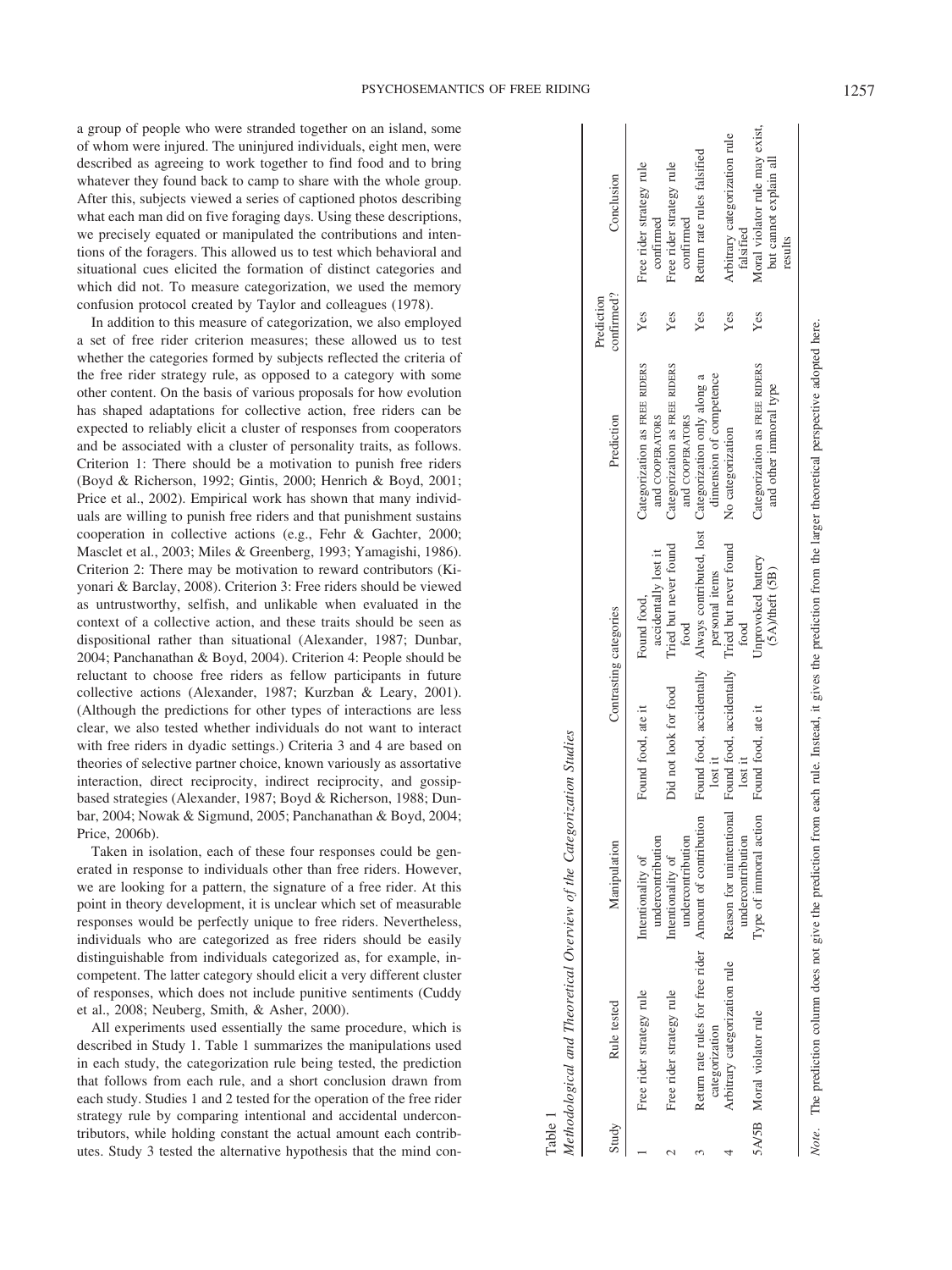tains one of the return rate rules by comparing individuals who contribute less versus more to the group, while holding constant their intentions to contribute. Study 4 tested another alternative hypothesis—that the mind contains an arbitrary categorization rule— by comparing individuals who differ along a dimension that is semantically identifiable but not relevant on an evolutionary account. Studies 5A and 5B tested whether the moral violator rule is sufficient to account for the results of Studies  $1-4$ , by examining whether free riders are categorized separately from two other types of moral violator.

## **Study 1: Keeping the Resource Instead of Contributing**

Study 1 tested for the operation of the free rider strategy rule. Each forager fails to contribute on two of five days, but for different reasons: Some eat the food they find, whereas others lose it by accident. This equates return rates but varies cues to exploitive intent. The return rate rules predict that these targets will not be sorted into two distinct categories based on these intent cues. The free rider strategy rule predicts that they will—and that members of these two categories will be represented as free riders versus cooperators, as revealed by how subjects rate their impressions of and responses to each target.

## **Method**

**Subjects.** Seventy-four undergraduates (37 female) enrolled in introductory psychology and introductory physical anthropology classes participated in exchange for partial course credit. Each worked independently at semiprivate computer workstations.

**Procedure.** Subjects learned about a group of men stranded on a deserted island after their plane's engines were damaged by a storm. Some were severely injured. The uninjured ones agreed to search for food to bring back and share with the group, including those too injured to forage. The foragers searched individually. Each forager was represented by a photograph along with a caption describing his actions and outcomes as he searched for food. Subjects were asked to form impressions of these men (the targets).

Subjects first completed a learning phase in which they learned what happened on five days of foraging. For each day, the activities of the same eight men were shown, one man at a time, each for 10 seconds. Forty unique sentences were used as captions; these were chosen by the computer in random order without replacement (within the constraints discussed below). To emphasize their interdependence, a short vignette about the targets working as a group (e.g., making shelter) appeared after each day; these did not refer to the targets individually.

Each target was paired with two diagnostic sentences— ones that implemented the experimental manipulation—and three nondiagnostic sentences (ones depicting uneventful— but successful— cooperation). On the first day of foraging, every target was paired with a nondiagnostic sentence. Thereafter, the computer randomly determined whether a target was paired on a given day with a nondiagnostic sentence or a diagnostic one, with the constraint that no target received a diagnostic sentence two days in a row. After this learning phase, there was a brief filler task (to eliminate short-term memory effects), followed by a surprise

memory task. With all of the eight photos displayed on the screen, each of the 40 sentences appeared one at a time (in random order); for each, the subject was asked to click on the person "who did this." Finally, subjects completed a series of items assessing their reactions to each target.

### **Materials.**

*Photographs.* Eight facial photographs of young white men were used as stimuli. On the basis of preratings by a separate group of 16 subjects, these faces were chosen from a larger pool so as to be approximately matched on apparent trustworthiness and competence. To further avoid potential confounds, for each subject the computer randomly selected which men would appear as intentional versus accidental undercontributors.

*Sentences for the memory confusion protocol.* Every target was paired with nondiagnostic sentences on three foraging days; these depicted the target as having found food that he is bringing back to share with the group (e.g., "He watched a flock of birds fly overhead and then took the coconuts he'd found back to camp"). Pairings of photos and nondiagnostic sentences were randomized for each subject, eliminating any potential confounds between person-types and nondiagnostic sentence content.

On the other two foraging days, targets were paired with diagnostic sentences. In Study 1, four targets were paired with diagnostic sentences that depicted intentional failures to contribute (e.g., "He looked around to make sure no one was watching and ate the lobster he had caught"). The other four targets were paired with diagnostic sentences that depicted accidental failures to contribute (e.g., "He slipped as a loose river rock gave way and lost the peaches he'd found to the churning water"). Prior to constructing the sentences, 63 additional subjects rated how willing they would be to eat various food items. We used these ratings to equate the desirability of the food items in the two categories of diagnostic sentences, to rule out potential confounds.

#### **Dependent measures.**

*Categorization measure.* Our categorization method was modeled after that developed by Taylor and colleagues (1978). In Taylor and colleagues' memory confusion protocol, the pattern of errors made by subjects in the surprise memory test is used to infer social categorization. To do this, we compared within-category confusions to between-category confusions. A within-category confusion occurs when a subject misattributes an act by, for example, an intentional undercontributor to a different intentional undercontributor. A between-category confusion occurs when a subject misattributes an act by, for example, an intentional undercontributor to an accidental undercontributor. If subjects make more within- than between-category confusions, this indicates that they are categorizing by the intentionality of the targets. (Correct responses are not analyzed because one cannot know if they are due to accurate memory, a within-category confusion, or random guessing.)

There are three ways to make a within-category confusion (a correct attribution to the original target is not an error), but four ways to make a between-category confusion. To correct for this difference in base rates, we multiplied the total number of between-category confusions by 3/4. (Without such a correction, random responding would appear as systematic attribution to the other category.) Using these corrected values, we created a categorization score for each subject: the number of within-category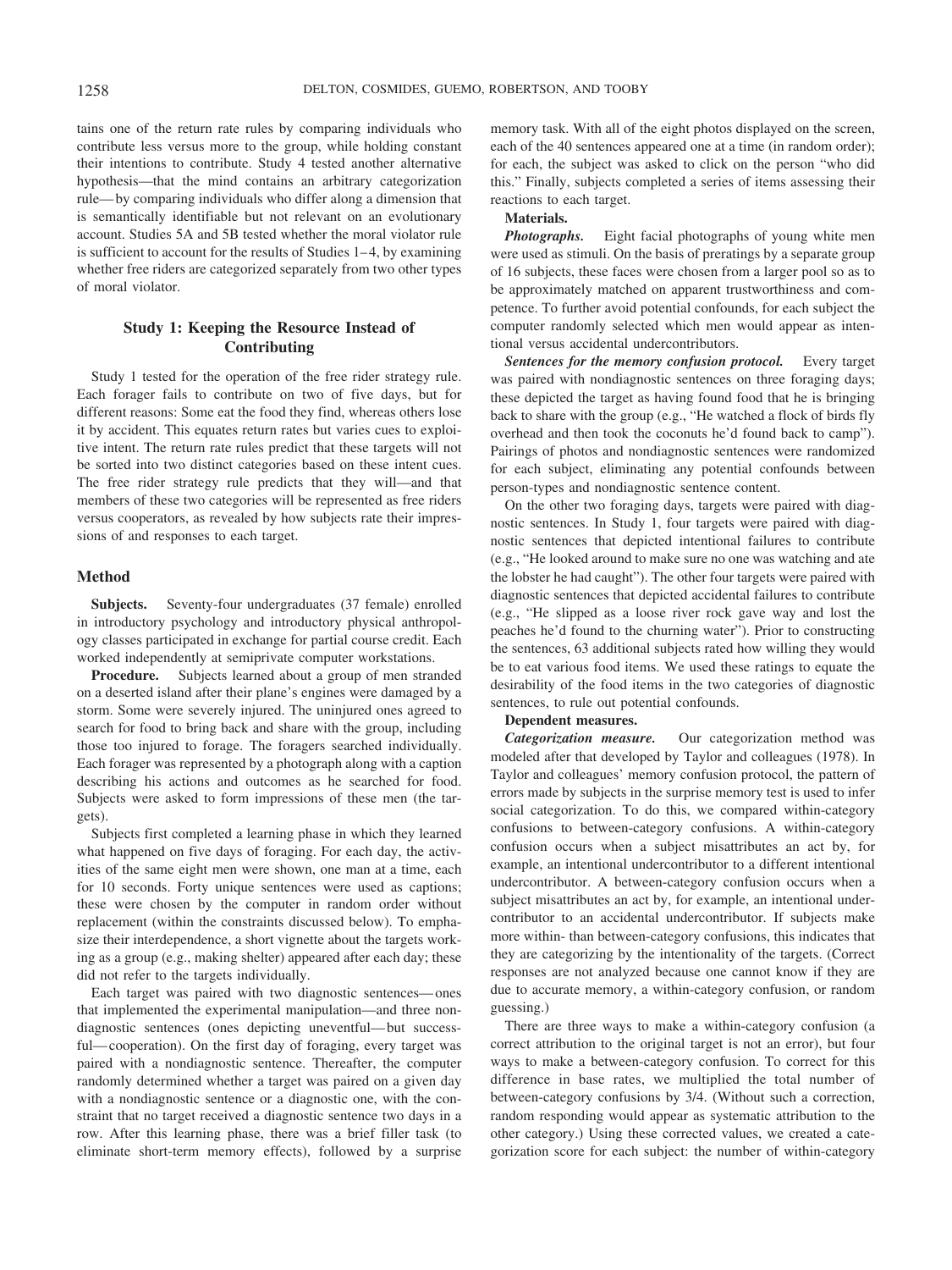confusions minus the number of between-category confusions.<sup>4</sup> If subjects sorted individuals into two categories based on intentionality, then these difference scores should be significantly larger than zero.

*Reactions to the targets.* After the memory confusion protocol, each target's photo was displayed (one at a time) while subjects made a series of ratings about that target. Responses were made on 7-point scales, with anchors on 1 and 7. Two questions tapped punitive and reward sentiments by asking to what extent each target deserved to be punished/rewarded for his actions on the island (anchored at *Not At All* and *Very Much*). Two tapped willingness to collaborate in the future by asking, for each target, how willing the subject would be to work with that individual or have him as a member of their team (anchored at *Not At All* and *Very Much*). Five questions asked subjects to what extent a given adjective characterized a target: *trustworthy, competent, selfish, likeable,* and *aggressive,* with the first three being directly related to cooperation. For these adjectives, the scales were anchored at, for example, *Not At All Trustworthy* and *Very Trustworthy.* Two questions tapped dispositional versus situational attributions about cases in which the target failed to bring back food by asking to what extent this outcome was influenced by the target's "true personality" and to what extent by the situation (anchored at *Not At All* and *Very Much*). To check whether our attempt to manipulate perceptions of intentionality was successful, subjects were asked to what extent the target was behaving "on purpose" on those occasions when he did not bring back the food he had found (anchors at *Not At All* and *Very Much*).

**Data analysis strategy.** Because diagnostic and nondiagnostic sentences were likely to show different patterns of effects, we disaggregated by sentence diagnosticity. (Nondiagnostic sentences describe successful contribution and might be systematically (mis)attributed to people who accidentally failed to contribute.) Given that the diagnostic sentences carried our manipulation, we focus on them. (All analyses revealed categorization effects when calculated over nondiagnostic and diagnostic sentences together, but an examination of the data showed that these effects were driven entirely by the diagnostic sentences.)

For the diagnostic sentences, we also disaggregated the overall categorization score into its two subcomponents— one based on diagnostic sentences describing intentional failures to contribute and one based on diagnostic sentences describing accidental failures to contribute. By determining whether these separate categorization scores were both significantly greater than zero (and whether they differed from each other), we can determine whether categorization of one or the other person-type was driving the overall categorization score.

We used two-tailed *p* values and the Pearson correlation coefficient, *r*, as a measure of effect size (Rosenthal et al., 2000). Readers can calculate *t* values as Sqrt( $r^2 \times df/[1 - r^2]$ ). Despite no prior predictions, across all studies we tested every categorization difference score and every rating measure for sex differences. Given the number of unplanned comparisons, a threshold *p* value of .001 is more liberal than a Bonferroni correction. Nonetheless, only one comparison had  $p < .001$ . We conclude that sex differences do not qualify any of our results.

It should be emphasized that at no point in the experiment was there any mention that some individuals might be cheating, stealing, or free riding; that some individuals might fail to contribute or that this failure might be intentional or unintentional; that there were two types of targets; or that subjects should try to categorize the targets into separate groups. Any categorization revealed by patterns of errors was spontaneously generated by the subjects.

## **Results**

The results, including descriptive statistics and *p* values, are summarized in Tables 2, 3, and 4.

**Manipulation check.** The intentionality manipulation was successful: When targets failed to bring back food, the actions of the individuals who ate the food were perceived as more intentional than those of the individuals who lost the food ( $r = .64$ ,  $p <$ .001; see Table 2).

**Does categorization occur based on exploitive intent?** Yes. The free rider strategy rule predicts that subjects would have categorization scores greater than zero, at least for the diagnostic sentences. As shown in Table 4, categorization did occur for the diagnostic sentences, with a very large effect size  $(r = .70, p <$ .001). Moreover, this effect was due to categorization of both types of people: those who failed by accident and those who failed intentionally. The strength of categorization did not differ for these two person-types. The nondiagnostic sentences revealed no evidence of categorization  $(r = .00)$ .

**Were targets perceived as free riders and cooperators?** Although subjects' minds sorted the targets into distinct categories, does the category content correspond to the concepts FREE RIDER and COOPERATOR? If they do, then subjects will rate individuals who intentionally failed higher on the measures of punishment, selfishness, and personality as cause, relative to the individuals who accidentally failed. Additionally, subjects will rate the individuals who intentionally failed lower on the measures of reward, likeability, trustworthiness, willingness to have on their team, willingness to work with, and situation as cause. We made no predictions regarding the measures of competence and aggressiveness.

All predictions were supported: Compared to those who failed to contribute by accident, targets who failed intentionally reliably elicited the cluster of responses that would be expected of free riders ( $rs \geq 0.35$ ,  $ps < 0.01$ ; see Table 2). Moreover, the results revealed that targets who intentionally failed to contribute were viewed as more aggressive than targets who accidentally failed.

<sup>4</sup> Many studies using the memory confusion protocol treat within- and between-category errors (after correcting the latter for differing base rates) as separate levels within a repeated-measures analysis (e.g., Stangor, Lynch, Duan, & Glass, 1992; Taylor et al., 1978). Our approach using difference scores is formally identical and leads to the same statistical conclusions. This follows because our computation of difference scores is identical to computing a two-level within-subjects contrast, and such within-subjects contrasts are statistically identical to a repeated measures test (Rosenthal, Rosnow, & Rubin, 2000). Our approach, used previously by Kurzban, Tooby, and Cosmides (2001), has the added benefit of focusing attention on the theoretically important difference between the two types of errors, rather than the absolute numbers of errors, which is less informative.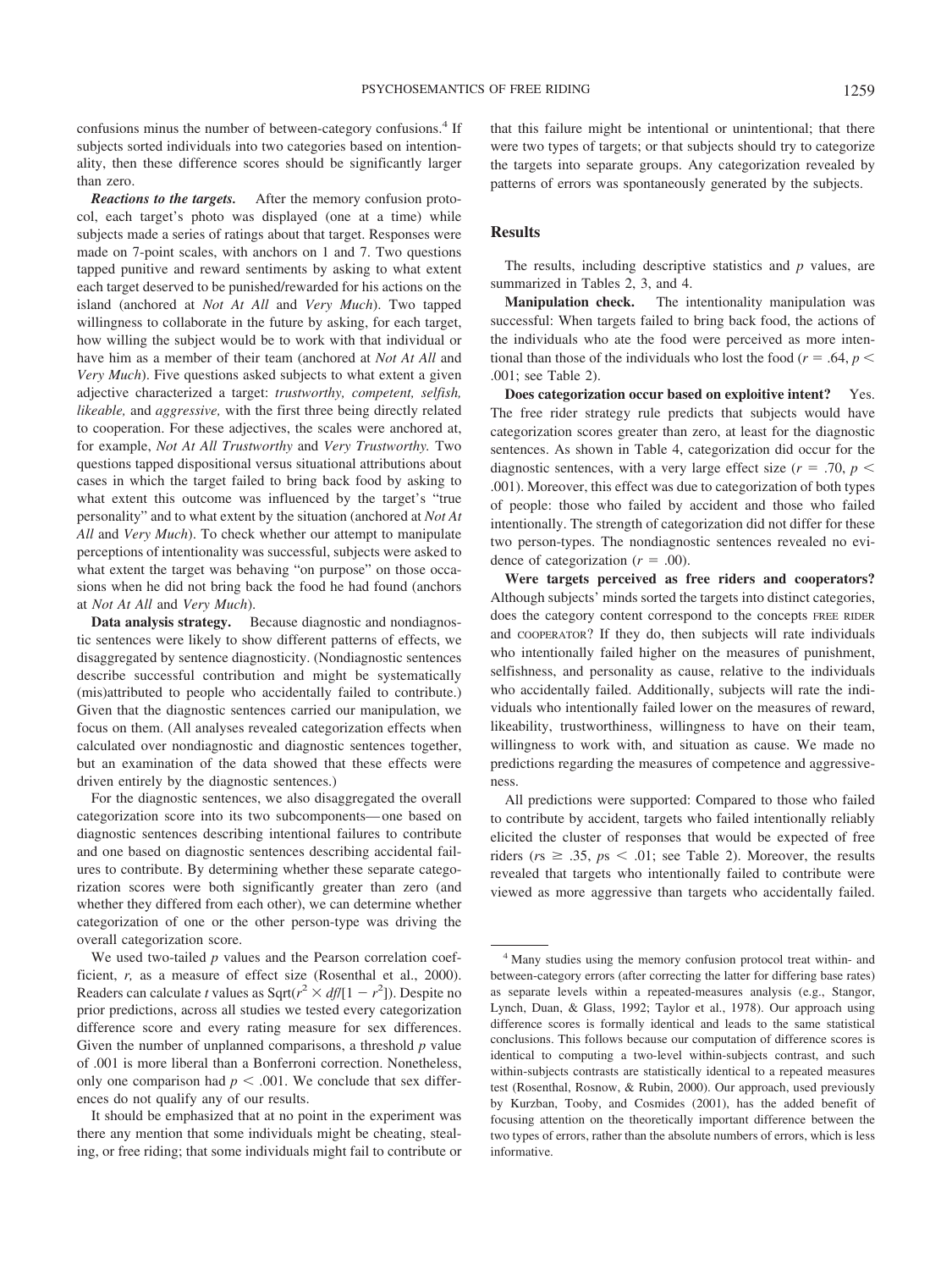| Table 2                                                        |  |  |
|----------------------------------------------------------------|--|--|
| Means (Standard Deviations) for Reactions to the Target Types: |  |  |
| Study 1                                                        |  |  |

| Reaction             | Intentional<br>failures | Unintentional<br>failures | r        |
|----------------------|-------------------------|---------------------------|----------|
|                      |                         |                           |          |
| Punishment           | 4.06(1.22)              | 3.12(1.07)                | $.58***$ |
| Reward               | 3.27(1.16)              | 4.26(1.29)                | $.58***$ |
| Work with            | 3.37(1.07)              | 4.36(1.26)                | $.57***$ |
| Have on team         | 3.25(1.17)              | 4.34(1.25)                | $.60***$ |
| Trustworthy          | 3.37(0.89)              | 4.43(1.11)                | $.61***$ |
| Selfish              | 4.47(1.07)              | 3.35(1.03)                | $.62***$ |
| Likeable             | 3.51(0.98)              | 4.38(1.00)                | $.59***$ |
| Aggressive           | 3.84(1.20)              | 3.46(1.00)                | $.35***$ |
| Competence           | 4.69(1.05)              | 4.79(1.01)                | .10      |
| Personality as cause | 4.65(0.97)              | 3.57(1.04)                | $.62***$ |
| Situation as cause   | 3.97(1.15)              | 4.82(0.94)                | $.48***$ |
| Intentionality       |                         |                           |          |
| (manipulation check) | 4.85(0.92)              | 3.71(1.10)                | $.64***$ |

*Note*. Greater means indicate that a target is perceived as deserving more of a given outcome, being more desirable as a particular type of cooperation partner, or having more of a given trait or that a given cause is more applicable to the target. Response options ranged from 1 to 7. All comparisons had  $df = 73$ .<br>\*\*  $p < .01$ . \*\*\*  $p < .001$ .

There was no difference in the perceived competence of the target types.

**Are perceptions of intentionality driving categorization?** The two target types behaved in ways that conveyed differences in their exploitive intent; perceptions of these differences should be positively correlated with how strongly subjects categorized the targets. To test this, intentionality difference scores were computed for each subject (intentionality ratings: intentional minus accidental undercontributors). A greater difference score indicates that the behavior of those who ate the food was seen as more intentional than the behavior of those who lost food. We then correlated the intentionality difference scores with the overall diagnostic categorization scores. If perceptions of intentionality are related to categorization, then this correlation should be positive. This was the case:  $r(72) = .36$ ,  $p < .001$ . This is consistent with the hypothesis that perceptions of intentionality (at least partially) drive free rider categorization.

## **Discussion**

These results provide strong support for the free rider strategy rule. Results for the diagnostic sentences showed that both the

Table 3 *Means and Standard Deviations of the Categorization Scores*

intentional and accidental failures generated strong and significant categorization scores. Additionally, the cluster of responses to the targets is consistent with the hypothesis that the two target types were represented as free riders and cooperators, respectively. For instance, intentional undercontributors were viewed as deserving more punishment, being less trustworthy, and being less desired as a cooperative partner—reactions and attributions that, based on theory, should be directed toward free riders. Because targets with equal return rates were sorted into different categories, the results undermine the central prediction of the return rate rules for free rider categorization.

## **Study 2: Not Contributing Through Withholding Effort**

Study 1 produced the pattern of results predicted by the free rider strategy rule. Was this because people were tracking cues of exploitive intent (as predicted), or was it an artifact of the specific manipulation we used? In Study 1, the intentional undercontributors disproportionately benefited—they consumed the food they found instead of sharing it with others—which is a cue of exploitive intent. But what if the mind is tracking benefits received rather than inferring an intention to free ride? To test against this possibility, the targets in Study 2 did not differ in the amount of food they consumed. Instead, we provided cues to exploitive versus cooperative intent by varying how much effort the targets expended while searching for food. Not trying is a cue to exploitive intent: It suggests one is motivated to avoid the cost of procuring resources for the group. Trying is a cue to cooperative intent; costs are incurred even if one fails. Not surprisingly, effort is routinely identified as important to judgments of cooperativeness (Gurven, 2004; Hill, 2002; Kerr, 1983; Miles & Klein, 2002).

## **Method**

The design of this experiment was identical to Study 1, except as noted. There were 60 subjects (37 female), all undergraduates recruited from the same subject pools. Sixteen new diagnostic sentences were created. For the exploitive intent sentences, targets did not expend any effort and so did not find food (e.g., "He decided to take a nap instead of searching for food to bring back"). For the cooperative intent sentences, the targets tried hard to procure food but did not succeed (e.g., "He searched all over the island but found no food to bring back"). Thus, effort (and, therefore, cues to exploitive intent) was varied while amount of food provided was held constant. Importantly, nothing suggested

| Study | Overall<br>categorization |                           | Categorization separating by target type | Nondiagnostic<br>sentences |
|-------|---------------------------|---------------------------|------------------------------------------|----------------------------|
|       | 3.40(3.48)                | Free riders: 1.88 (2.37)  | Cooperators: 1.52 (2.33)                 | 0.00(3.47)                 |
|       | 3.65(3.90)                | Free riders: $2.45(2.60)$ | Cooperators: $1.20(2.61)$                | $-0.29(3.48)$              |
|       | 2.55(3.03)                | Lost food: $0.79(2.65)$   | Always contributed: 1.75 (2.15)          | 0.39(3.46)                 |
|       | 0.56(3.07)                | Lost food: $0.41(2.37)$   | Could not find food: $0.15(1.88)$        | 0.36(3.80)                 |
| 5A    | 2.02(3.63)                | Free riders: $0.50(2.34)$ | Batterers: 1.51 (2.46)                   | 0.25(3.77)                 |
| 5B    | 1.62(2.84)                | Free riders: 0.68 (2.07)  | Thieves: 0.94 (2.20)                     | $-0.33(3.47)$              |

*Note.* Except for the Nondiagnostic sentences column, all columns are based on data for diagnostic sentences (see main text).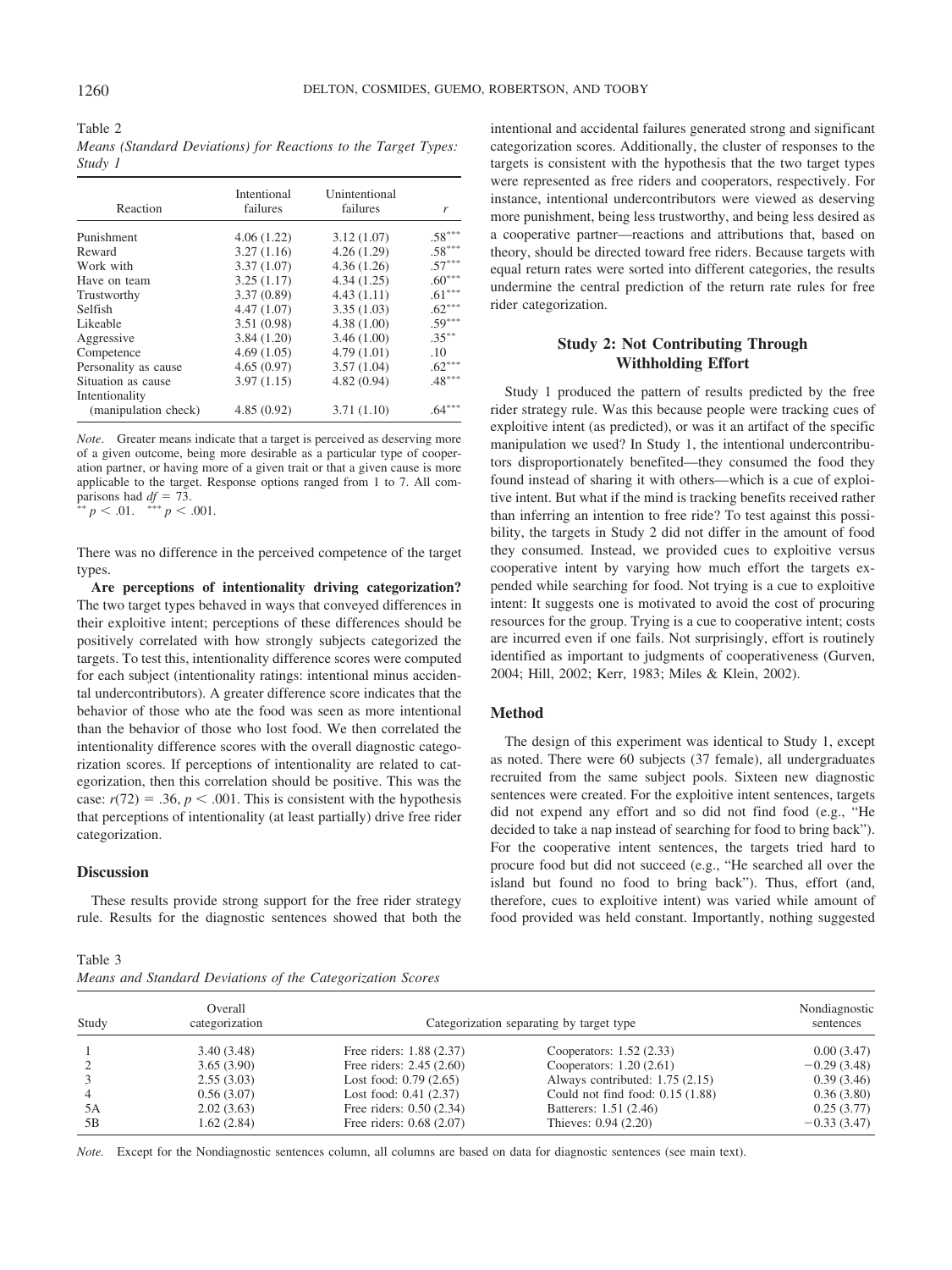| Table 4                                                              |  |  |  |
|----------------------------------------------------------------------|--|--|--|
| Categorization Effect Sizes (as Pearson Correlation Coefficients, r) |  |  |  |

| Study | Overall<br>categorization |                              | Categorization separating by target type | Difference in<br>categorization by type | Nondiagnostic<br>sentences |
|-------|---------------------------|------------------------------|------------------------------------------|-----------------------------------------|----------------------------|
|       | $.70***$                  | Free riders: $.62***$        | Cooperators: $.55***$                    |                                         | .00                        |
|       | $.69***$                  | Free riders: $.69***$        | Cooperators: .42***                      | $.34***$                                | .08                        |
|       | $.65***$                  | Lost food: $.29*$            | Always contributed: .64***               | $.25^{\circ}$                           |                            |
|       | .18                       | Lost food: .17               | Could not find food: .08                 | .09                                     | .10                        |
| 5Α    | $.49***$                  | Free riders: $.21^{\dagger}$ | Batterers: .53***                        | $.31^{\circ}$                           | .07                        |
| 5Β    | $.50***$                  | Free riders: $.31***$        | Thieves: $.40***$                        | .08                                     | .10                        |

*Note.* Except for the Nondiagnostic sentences column, all columns are based on data for diagnostic sentences (see main text).  $\frac{p}{p} < 0.01$ .  $\frac{p}{p} < 0.01$ .  $\frac{p}{p} < 0.01$ .

that the exploitive targets got more to eat than anyone else. The measure assessing subjects' willingness to work with the targets was modified to read *work with one-on-one*; this was to more directly assess interest in engaging in dyadic cooperation with the target (a potentially distinct construct from willingness to engage in collective cooperation). An additional manipulation check assessed how much effort each target displayed as he searched for food (scale anchored at 1 [*None At All*] and 7 [*A Lot*]).

## **Results**

The results, including descriptive statistics and *p* values, are summarized in Tables 3–5. They replicated those of Study 1, again providing strong evidence for the free rider strategy rule.

**Manipulation checks.** The effort manipulation was successful (see Table 5). Targets who were described as having expended effort were perceived as having expended more effort than targets who were described as not expending any effort ( $r = .66$ ,  $p <$ .001). Moreover, when targets failed to provide food, this outcome was perceived as more intentional when it was caused by lack of effort rather than having tried but failed ( $r = .62$ ,  $p < .001$ ).

**Does categorization occur based on intention to contribute?** In Study 2, as in Study 1, responses to diagnostic sentences revealed that subjects categorized targets based on intention to

#### Table 5

*Means (Standard Deviations) for Reactions to the Target Types: Study 2*

| Reaction                      | Intentional<br>failures | Unintentional<br>failures | r        |
|-------------------------------|-------------------------|---------------------------|----------|
| Punishment                    | 3.78(1.16)              | 2.67(1.05)                | $.64***$ |
| Reward                        | 3.66(1.08)              | 4.86(0.86)                | $.69***$ |
| Work with                     | 3.46(1.02)              | 4.64(0.93)                | $.67***$ |
| Have on team                  | 3.46(1.01)              | 4.74(0.93)                | $.71***$ |
| Trustworthy                   | 3.65(0.99)              | 4.73 (0.98)               | $.64***$ |
| Selfish                       | 4.18(1.11)              | 3.10(0.95)                | $.62***$ |
| Likeable                      | 3.61(0.99)              | 4.60(1.01)                | $.62***$ |
| Aggressive                    | 3.44(0.93)              | 3.60(1.15)                | .14      |
| Competence                    | 4.09(0.88)              | 4.74(0.88)                | $.51***$ |
| Personality as cause          | 4.58(0.91)              | 3.43(0.92)                | $.65***$ |
| Situation as cause            | 3.75(1.07)              | 4.74(0.94)                | $.61***$ |
| Effort (manipulation check)   | 3.85(0.85)              | 4.92(0.80)                | $.66***$ |
| Intentionality (manipulation) |                         |                           |          |
| check)                        | 4.05(0.80)              | 3.08(0.88)                | $.62***$ |
|                               |                         |                           |          |

*Note.* Greater means indicate a higher rating on the measure. Response options ranged from 1 to 7. All comparisons had  $df = 59$ .<br> *p*  $p < .001$ .

contribute ( $r = .69$ ,  $p < .001$ ; see Tables 3 and 4). This effect size was essentially identical to Study 1's  $(r = .70)$ , which argues that categorization in Study 1 was driven by cues of exploitive intent and was not boosted by greater caloric gains. Categorization scores for diagnostic sentences were significantly stronger for intentional failures (by hypothesis, free riders;  $r = .69$ ,  $p < .001$ ) compared to accidental failures ( $r = .42$ ,  $p < .001$ ;  $p$  of the comparison  $\leq$ .01). The nondiagnostic sentences revealed no evidence of categorization ( $r = .08$ ).

**Were targets perceived as free riders and cooperators?** Results from the reaction and impression measures were largely consistent with those of Study 1: Targets who intentionally failed to contribute generated responses consistent with categorization as free riders ( $rs$  > .60,  $ps$  < .001). For instance, they were seen as less trustworthy, less desirable as a work partner or team member, and more deserving of punishment (see Table 5). For the two measures without predictions, the results were opposite from Study 1: Intentional failures were viewed as less competent, but there was no difference in perceived aggressiveness.

**Do perceptions of intention to contribute correlate with categorization?** Replicating the effect of Study 1, Study 2 showed that greater differences in perceptions of intentionality between the target types were associated with stronger categorization,  $r(58) = .38$ ,  $p < .01$ . But could this relationship be driven by the difference in competence, not intentionality per se? No: Subjects' perceptions of differences in competence were not correlated with how strongly they categorized the targets,  $r(58) = .18$ ,  $p = .17$ . Moreover, the relationship between intentionality and categorization remained unchanged when differences in competence were partialed out, partial  $r(57) = .36$ ,  $p < .01$ . This supports the hypothesis that perceptions of intention to contribute— but not competence as a forager— drove categorization.

## **Discussion**

Replicating Study 1, Study 2's results are consistent with the free rider strategy rule but not easily explained by the return rate rules. Despite having identical return rates, targets were spontaneously sorted into different categories depending on whether their failure to contribute was intentional. Compared to those who tried but failed, targets who failed because they did not try elicited a cluster of responses appropriate for free riders. Because all targets contributed equally in Studies 1 and 2, the results cannot be explained by return rate rules, which can only sort by differences in contributions. In contrast, the results of both studies are consistent with the free rider strategy rule.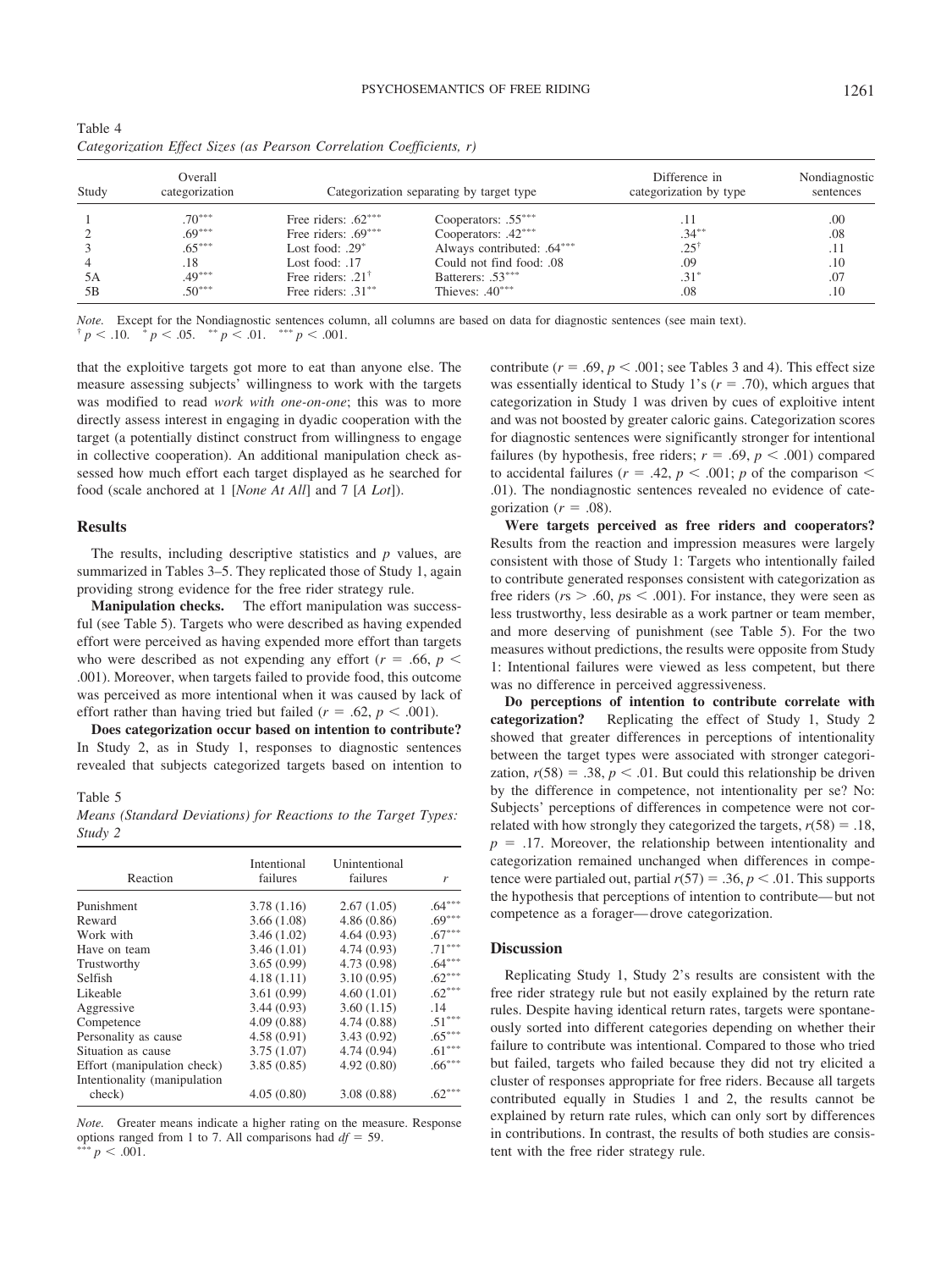## **Study 3: Is a Return Rate Rule Used to Categorize Free Riders When Return Rates Differ?**

The return rate rules cannot explain the results of Studies 1 and 2. But it is possible that a return rate categorization rule is activated only when targets do vary in their return rates. Study 3 tested this by presenting targets differing in their return rates. All of them intend to contribute, all demonstrate some incompetence by virtue of losing something. Some targets always provision the group but sometimes lose a personal item (e.g., a camera). Other targets never lose a personal item but sometimes fail to provision the group because they accidentally lose the food they were trying to bring back.

There were two possibilities for Study 3. The first was that one of the return rate rules might categorize people as free riders, although perhaps it would operate more weakly than the free rider strategy rule (after all, an apparently honest failure might actually be an act of deception). The second possibility was that contribution level is used as cue to a different category altogether. Multiindividual cooperation requires much more than the ability to detect free riders (e.g., Neuberg et al., 2000). All else equal, people should prefer to selectively interact with the most competent individuals who are willing to work with them. Ratings from a preliminary study  $(n = 34)$  revealed that losing the group resource of food is viewed as less competent than losing a personal item in an otherwise identical situation ( $r = .57$ ,  $p = .001$ ). Given those ratings, losing the group resource of food (vs. a personal item) might be used to categorize people along a dimension of competence (Cuddy et al., 2008). Thus, although people may categorize based on contribution level, this category may reflect distinctions in competence, as opposed to a distinction between free riders and cooperators. This can be revealed by rating patterns and their correlation with categorization.

## **Method**

All methods were identical to Study 1, except as noted. Fiftynine undergraduates (38 female) participated. Sixteen new diagnostic sentences were created. Eight depicted targets as losing personal items by accident while retaining a collected food (e.g., "He wanted to check the time while taking strawberries back, but noticed his watch had fallen off"). The other eight depicted targets as losing food items (e.g., "Almost at camp, he noticed his bag had torn and the oranges he'd been carrying had been lost somewhere"). Thus, we varied contribution level while holding cooperative intent constant. Importantly, all targets lost an item. Questions that read "When this person did not bring food back ...." were changed in Study 3 to read "When this person lost or dropped something ...." The "work with" question was as in Study 2 ("work with one-on-one").

#### **Results**

The results are summarized in Tables 3, 4, and 6.

**Manipulation check.** As expected, there was no difference in how intentional the outcome was perceived to be as a function of whether the target lost food or personal items  $(r =$ .14; see Table 6).

#### Table 6

| Means (Standard Deviations) for Reactions to the Target Types: |  |  |  |
|----------------------------------------------------------------|--|--|--|
| Study 3                                                        |  |  |  |

|                      |             | Always      |           |
|----------------------|-------------|-------------|-----------|
| Reaction             | Lost food   | contributed | r         |
| Punishment           | 2.57(1.07)  | 2.56(1.24)  | .01       |
| Reward               | 4.57(1.26)  | 4.61(1.28)  | .06       |
| Work with            | 4.46(0.97)  | 4.48(1.10)  | .03       |
| Have on team         | 4.58(1.03)  | 4.67(1.07)  | .11       |
| Trustworthy          | 4.53(0.97)  | 4.59(1.01)  | .08       |
| Selfish              | 2.85(0.94)  | 2.81(0.98)  | .05       |
| Likeable             | 4.51(0.92)  | 4.51(1.09)  | .00       |
| Aggressive           | 3.18(1.14)  | 3.23(1.18)  | .04       |
| Competence           | 4.57(1.05)  | 4.74(1.11)  | $.22^{+}$ |
| Personality as cause | 3.51(1.06)  | 3.44(1.07)  | .08       |
| Situation as cause   | 4.70 (0.94) | 4.67(0.97)  | .03       |
| Intentionality       |             |             |           |
| (manipulation check) | 2.48(1.02)  | 2.60(1.07)  | .14       |
|                      |             |             |           |

*Note.* Greater means indicate a higher rating on the measure. Response options ranged from 1 to 7. All comparisons had  $df = 58$ .  $p < .10$ .

**Did categorization occur based on contribution level?** On the basis of the diagnostic sentences, subjects categorized by contribution level  $(r = .65, p < .001;$  see Table 3). Target individuals who always contributed (but lost personal items) were categorized more strongly than targets who sometimes lost food and thereby undercontributed (see Tables 3 and 4). The nondiagnostic sentences revealed no effects of categorization  $(r = .11)$ .

**What is the content of the categories formed?** Consistent with the preliminary study, targets who contributed food but lost personal items were viewed as more competent than those who lost food  $(r = .22)$ . This effect was marginal  $(p = .09,$  two-tailed), but significant if we take into account the prior prediction based on the preliminary results ( $p = .045$ , one-tailed).

If free riders are defined by a return rate rule, then discovering that someone has contributed less should activate anti-free rider responses— even when their undercontribution was accidental. These putative free riders should be seen, for example, as less trustworthy, less desirable for group cooperation, and more deserving of punishment. Yet no differences on these or any other items expected for free riders approached significance (all  $rs \leq$ .10, all  $ps > .4$ ; see Table 6). This suggests that lower return rates are not being used to categorize people as free riders but may be used to categorize them as incompetent.

**Is competence correlated with categorization when cooperative intentions are held constant?** Yes. There was a positive correlation (marginally significant) between competence difference scores and categorization,  $r(57) = .23$ ,  $p = .074$ . (Competence difference scores were calculated as average competence for targets losing personal items minus average competence for targets losing food.) Controlling for intentions did not alter this correlation, partial  $r(56) = .24$ ,  $p = .072$ . (Taking into account prior predictions, both correlations are significant with a one-tailed test at  $p < .05$ .) In Study 3, cues of cooperative intent were held constant; only amount of contribution delivered varied. Accordingly, there was no relationship between intention difference scores and categorization,  $r(57) = .01$ ,  $p = .94$ . This relationship was not improved by controlling for the competence difference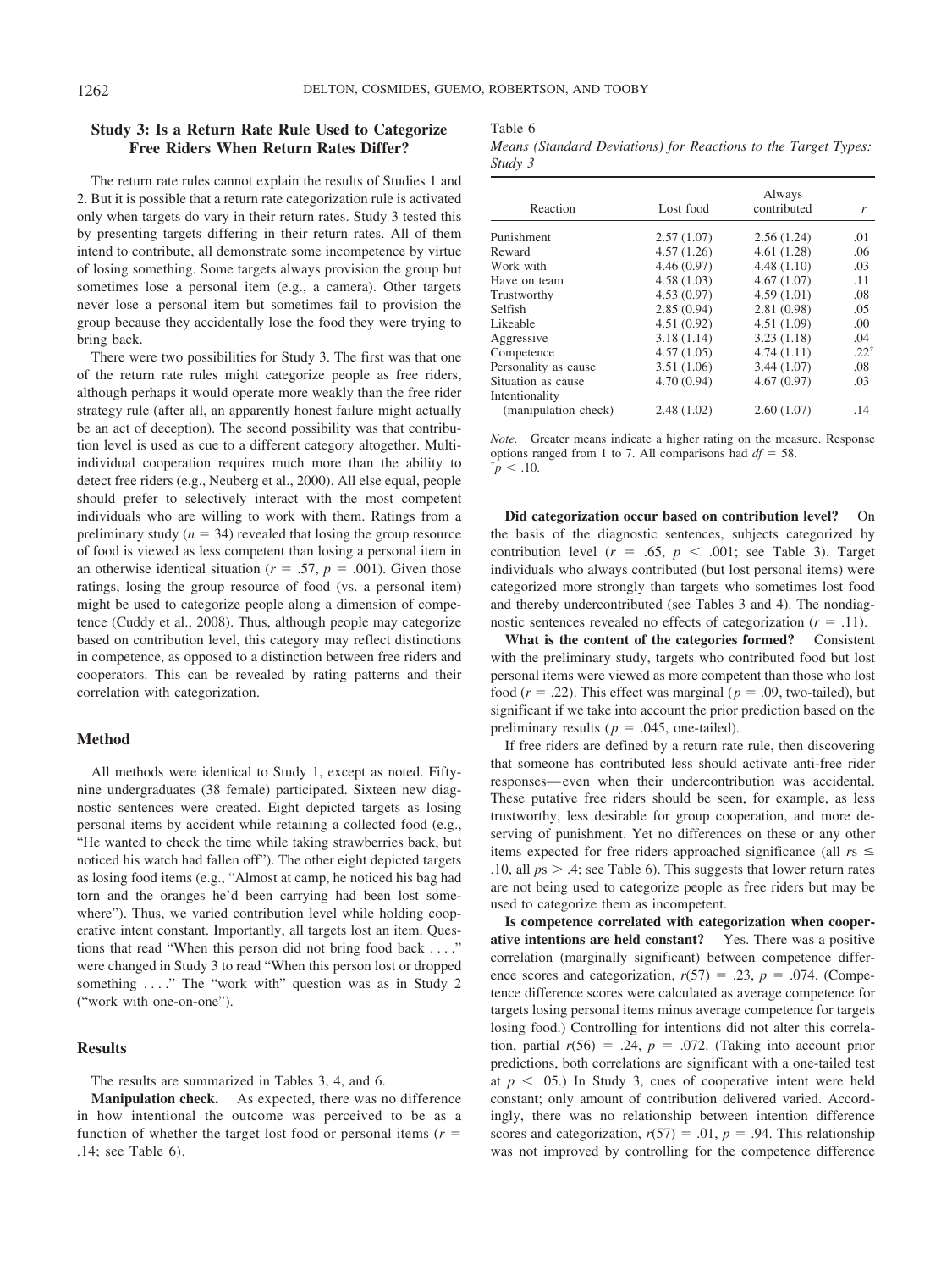score, partial  $r(56) = -.05$ ,  $p = .70$ . In this experiment, perceptions of competence, but not perceptions of intention to contribute, were correlated with stronger categorization.

## **Discussion**

Study 3 provides no evidence for either return rate rule for free rider categorization— despite a 40% difference in return rate between high and low contributors. All targets intended to contribute to the group, but some undercontributed by accidentally losing food. This difference in return rates was used to categorize targets in Study 3. But the content of the categories subjects formed was related to competence, not free riding: There were no differences in perceived trustworthiness, selfishness, punishment-worthiness, or any other free rider criterion measure. Instead, the only impression or reaction measure that revealed a difference between low and high return rate targets was the competence rating—and competence, but not intentionality, correlated with the strength of categorization.

## **Study 4: Domain-Specific Decision Rule or General Tendency?**

We propose that the results of Studies 1 and 2 are due to a domain-specific decision rule for categorizing free riders. But could they instead be caused by a mechanism designed to categorize sets of entities whenever there is any systematic difference between them? If so, then this arbitrary categorization rule could account for the high levels of categorization observed above. On this hypothesis, people categorize targets on any available dimension— certainly on any differences that can be linguistically marked—and do so spontaneously. Previous work with the memory confusion protocol has shown that meaningless, but otherwise salient, visual cues do not elicit categorization (Stangor et al., 1992, Experiment 5), providing suggestive evidence that the arbitrary categorization rule is not operative. To conduct a critical test of the arbitrary categorization rule using our methodology, however, we used stimuli from Studies 1 and 2.

In Study 4, the diagnostic sentences all described situations in which the target failed to provision the group despite trying, but the reasons for this outcome differed. Four targets found a food item then lost it (the exact stimuli from Study 1), and four tried to find food but failed (the exact stimuli from Study 2). None should be viewed as free riders because all of them demonstrated cooperative intent. If failures to contribute activate a system for distinguishing free riders from cooperators, that system should categorize all of these targets as COOPERATORS; if so, they will not be sifted into separate categories.

In contrast, the arbitrary categorization rule would sort them into two distinct categories, for several reasons. First, they differed in foraging success—some found food, some did not—providing a difference for the mechanism to operate on. Second, this particular dimension of difference is easy to mark linguistically: Some targets found food (and lost it), others failed to find food. Third, the results of Studies 1 and 2 demonstrate that social categories can indeed be formed in response to the sentences used in Study 4. If categorization in Study 4 is as strong as in Studies 1 and 2, then the hypothesis that the prior results were caused by an arbitrary

categorization rule, rather than the free rider strategy rule, cannot be eliminated.

## **Method and Results**

Study 4's methods were identical to Study 2's, with one exception: The sentences from Study 1 that described targets losing food replaced the sentences from Study 2 that described targets who did not try to find food. Sixty-seven undergraduates (42 female) participated. The primary results of Study 4 are summarized in Tables 3 and 4 and in Supplementary Table 1, included in the online supplementary materials.

**Did categorization occur when the targets had different foraging experiences but their intentions and contributions were equated?** No. Neither the diagnostic sentences  $(r = .18, )$ *ns*) nor the nondiagnostic sentences ( $r = .10$ , *ns*) revealed evidence of categorization (see Tables 3 and 4). Given this lack of categorization, it is not surprising that all questions assessing subjects' responses to the targets failed to show any significant differences (see Supplementary Table 1 in the online supplementary materials). Given that no significant effects emerged, we did not conduct correlational analyses.

**Were subjects simply not paying attention?** If subjects were not, for whatever reason, paying attention to the stimuli, then these null results would be uninformative. As a measure of subjects' attention, we can examine the overall number of errors subjects make in their attributions. At the limit, if subjects paid no attention to the face–sentence pairs, responding on the recall task should have been random. It was not: In this study and the others, the number of errors was always below the chance level of 35 errors (all  $ps < .001$ ; see Table 7). Moreover, if subjects were paying less attention in this study than the others, error rates should have been significantly greater. They were not: Error rates did not vary across the six categorization studies, based on a one-way analysis of variance (ANOVA),  $F(5, 384) = 0.87$ ,  $p = .50$ , and post hoc least significant difference (LSD) tests revealed no significant pairwise differences (all  $ps > .09$ ). In fact, Study 4 actually had a descriptively smaller error rate compared to four of the five other categorization studies. Thus, a lack of attention to the materials (for whatever reason) cannot explain the fact that subjects did not sort the targets into two categories in Study 4.

#### **Discussion**

An arbitrary categorization rule, if it exists, should have sorted targets in Study 4 into two different categories. Instead, no signif-

Table 7

| Mean Number of Errors and Error Rates as a Function of Study |  |  |  |  |  |  |  |  |  |  |
|--------------------------------------------------------------|--|--|--|--|--|--|--|--|--|--|
|--------------------------------------------------------------|--|--|--|--|--|--|--|--|--|--|

| Study          | Mean number of<br>errors $(SD)$ | Errors as percentage of<br>total attributions |  |  |
|----------------|---------------------------------|-----------------------------------------------|--|--|
|                | 29.99 (4.27)                    | 75%                                           |  |  |
| $\overline{2}$ | 28.93 (4.27)                    | 72%                                           |  |  |
| 3              | 29.66(5.10)                     | 74%                                           |  |  |
| $\overline{4}$ | 29.10 (4.55)                    | 73%                                           |  |  |
| 5A             | 30.30 (4.23)                    | 76%                                           |  |  |
| 5B             | 29.79 (3.94)                    | 74%                                           |  |  |
|                |                                 |                                               |  |  |

*Note.* Each subject made 40 attributions.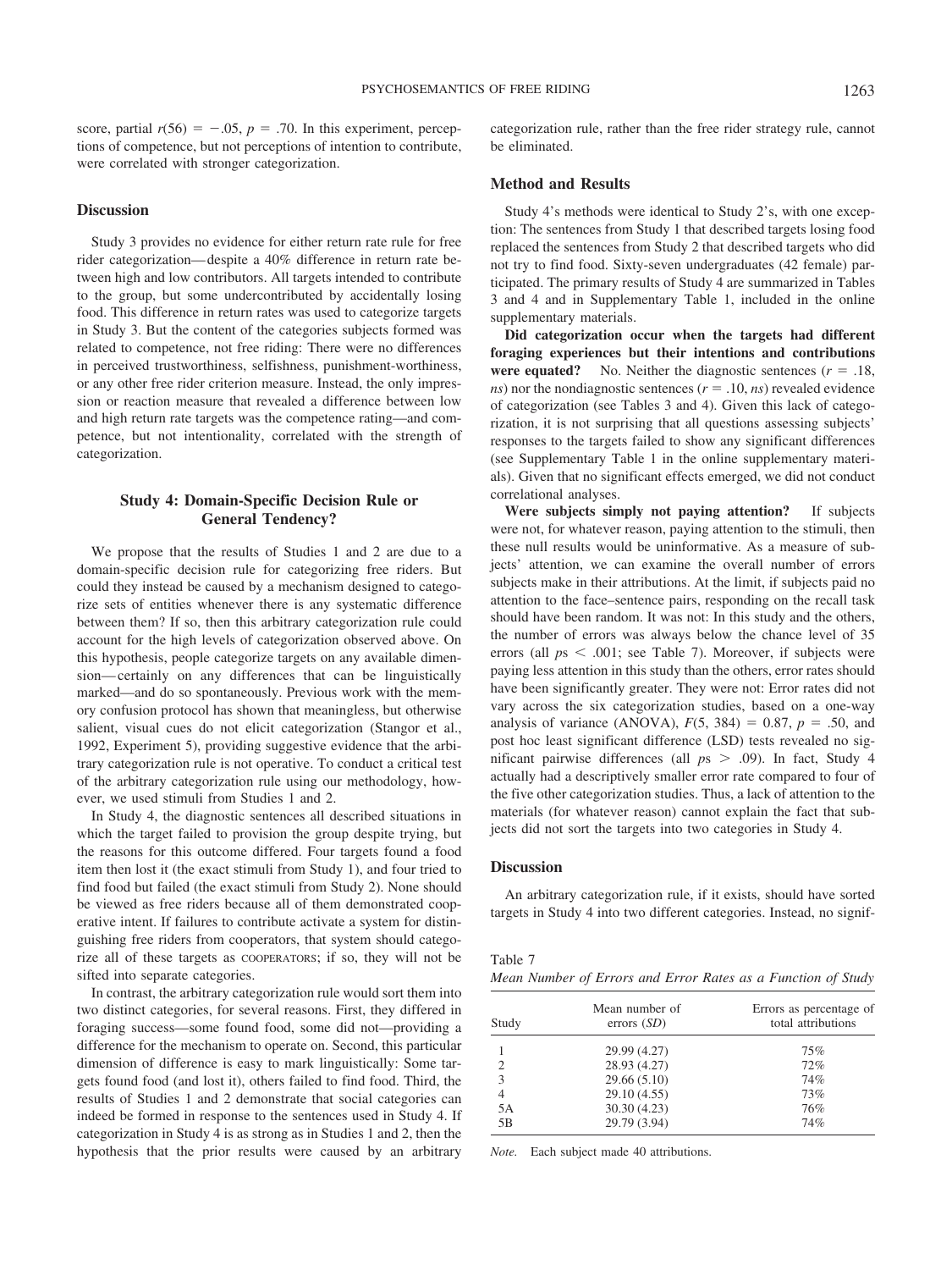icant categorization effects occurred in Study 4, where all the targets demonstrated cooperative intent. Although these cooperators differed in their food-finding success and they failed to contribute to the group for different reasons, these differences were not used for social categorization. Moreover, the absence of categorization was not due to a lack of attention by subjects. Nor was it a function of the sentences used: All elicited high levels of categorization in Studies 1 or 2. In Studies 1 and 2, however, they appeared alongside a theoretically meaningful contrast: free riders. This suggests that a free rider strategy rule is activated when people fail to contribute to a collective action and that it privileges categories such as COOPERATOR and FREE RIDER over other types of distinctions.

One could argue—and we would agree—that whatever categorization processes the mind uses, their operation should be contingent on the situation. Thus, categorization along Dimension X might happen in Situations A, B, and C, but not J, K, and L. Could that be the case here? If the distinction between Study 4 targets was not relevant to the situation, then the null results would have little bearing on whether a general, but contingent, categorization process exists. Although possible, this seems unlikely: The scenario described targets who differed in the amount of food they were able to acquire during a life and death situation where food was scarce. The dimension of food acquisition certainly seems relevant given the situation; it is therefore difficult to see how a general but contingent categorization ability would not use it. The lack of categorization is explicable, however, on the present theory, which predicts that individuals who try to contribute should be folded into the category COOPERATOR.

## **Studies 5A and 5B: Free Riders or Intentional Moral Violators?**

As a final alternative, we consider whether the categorization results from Studies 1–4 could have been produced by the moral violator rule rather than the free rider strategy rule. According to this hypothesis, the mind is designed to place moral violators in a separate category from other individuals but does not make finer distinctions among the moral violators. If this were true, the same pattern of results might have been found even in the absence of a system specialized for categorizing free riders. To test against this possibility, Studies 5A and 5B compared free riders (stimuli from Study 1) to two other classes of moral violators.

In Study 5A, the comparison class was individuals who were physically violent in an unprovoked manner. Unprovoked, intentional battery was chosen because it should be defined as immoral by any theory of moral psychology (Mikhail, 2007). Even if Study 5A is successful, however, it leaves open a slightly more textured alternative hypothesis. The mind might distinguish some types of moral violations from others, but the criteria might be coarse grained, distinguishing intentional battery (a violent crime) from violations of agreements, contracts, and property rights. On this view, free riders would be distinguished from batterers. But because the free riders have violated their agreement to share the resources they find with the group, they will not be distinguished from those who violate other agreements, contracts, or property rights. To test against this possibility, in Study 5B the comparison class was individuals who stole a resource that was communally

owned by the group. Not only does this provide a closer contrast to free riders than batterers but it also holds constant the identity of the wronged party—free riders free ride on the group and thieves steal from the group.

If the results of the prior experiments were generated by a moral violator rule, in the absence of a free rider strategy rule, then all the targets in Studies 5A and 5B will be sorted into the same category: MORAL VIOLATOR. There will be no evidence that the targets are sorted into two distinct categories— especially ones involving the fine-grained distinction tested in Study 5B. After all, Study 4 demonstrated that the presence of an obvious difference between two sets of targets is not sufficient to elicit categorization effects. So if subjects sort moral violators into two distinct categories in Study 5, this cannot be easily attributed to the mere fact that free riders behave differently from thieves and batterers.

By contrast, there should be strong categorization effects if the mind contains a free rider strategy rule alongside rules for categorizing other kinds of moral violations. Different kinds of moral violation require different responses, so the mind should be designed to make fine-grained distinctions among them. The free rider strategy rule should be just one of many such rules.

## **Method**

Except as noted, the methods were identical to Study 2. There were 64 undergraduate subjects in Study 5A (34 female) and 66 (33 female) in Study 5B. For the diagnostic sentences, four targets were paired with the free rider sentences from Study 1, which described the target as finding food but eating it himself; this was true in Studies 5A and 5B. In Study 5A, the other four targets were paired with eight new diagnostic sentences. These depicted the targets as providing food and being physically violent toward others on the island (e.g., "After bringing peaches to camp, he picked a fight and beat someone up"). These sentences described aggression without provocation (because provoked aggression might be seen by subjects as justifiable and not immoral). Study 5A therefore contrasted targets who free ride with targets who commit battery. In Study 5B, the other four targets were paired with eight new diagnostic sentences that depicted the targets as stealing a resource owned by the group (e.g., "After returning to camp, he took fuel normally used for communal cooking, so he could warm himself at night"). Study 5B therefore contrasted targets who free ride with targets who steal from the group. In both Studies 5A and 5B, impression and reaction questions that previously read "When this person did not bring food back . . . ." were changed to read "When this person did something wrong or inappropriate . . . ."

## **Results**

The results of Studies 5A and 5B are summarized in Tables 3 and 4 and in Supplementary Tables 2 and 3 available online.

**In Study 5A, does categorization occur when the targets are free riders and violent people?** On the basis of the diagnostic sentences, free riders and physically violent people were categorized as separate types  $(r = .49, p < .001;$  see Table 4). Interestingly, physically violent individuals generated stronger categorization scores (see Table 4). As usual, there was no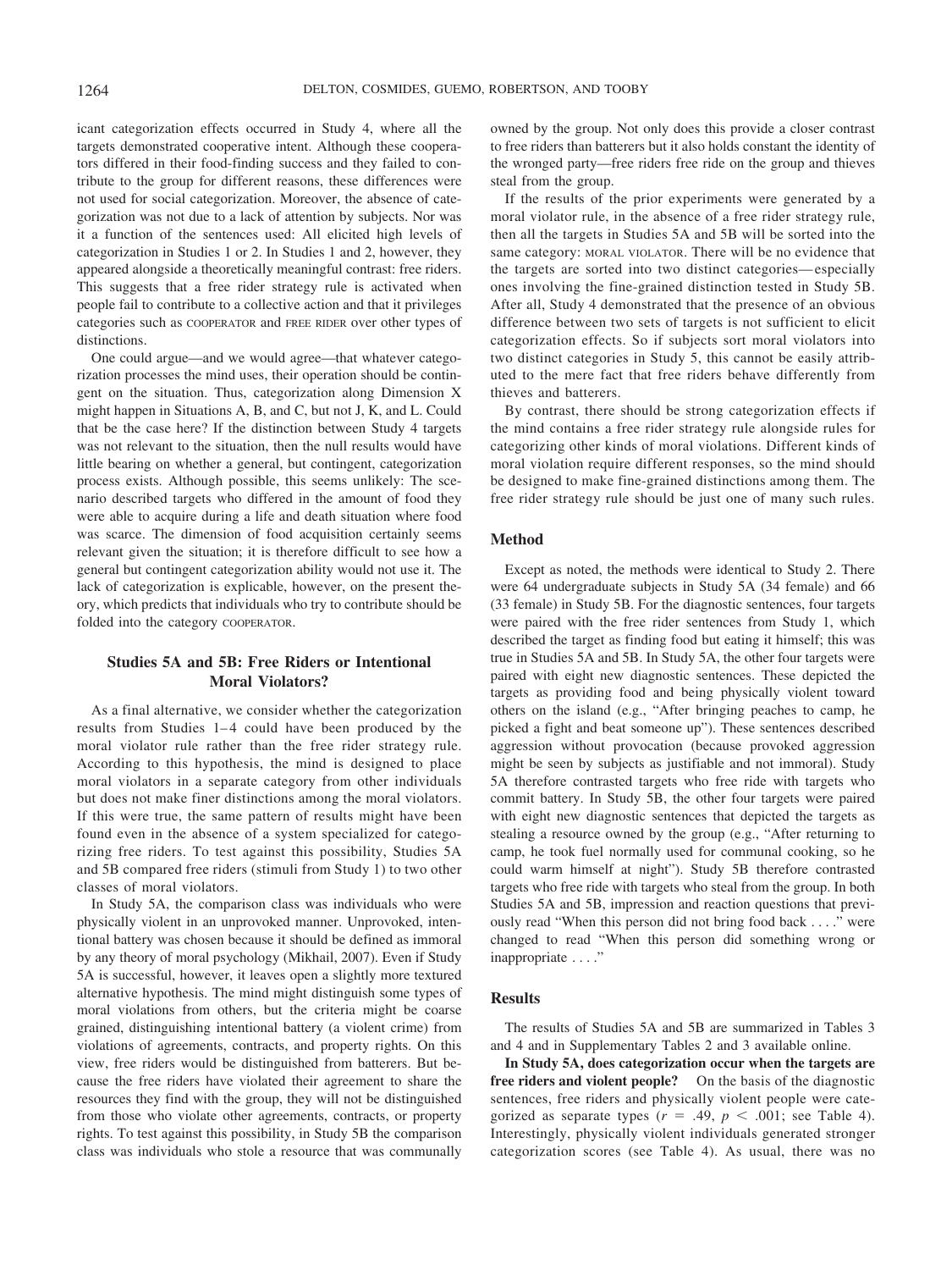evidence of categorization based on the nondiagnostic sentences  $(r = .07)$ .

**In Study 5B, does categorization occur when the targets are** free riders and thieves who stole from the group? On the basis of the diagnostic sentences, free riders and thieves were categorized as separate types ( $r = .50$ ,  $p < .001$ ), and their levels of categorization were not statistically distinguishable (see Table 4). There was no evidence of categorization based on the nondiagnostic sentences  $(r = -.10)$ .

**Reactions to the targets.** Supplementary Tables 2 and 3 available online present the full data for reactions to the targets in Studies 5A and 5B; here, we summarize these results. In Study 5A, as expected, physically violent individuals were seen as more aggressive than free riders  $(r = .46)$ . Moreover, the physically violent individuals were seen as deserving more punishment and (marginally) as deserving less reward. Subjects also indicated that they would rather work one-on-one with a free rider than a physically violent individual. There was no difference in how desirable the two targets were as members of one's team. Physically violent people were seen as behaving more intentionally, and they were seen as less likeable. No other effects were significant (see Supplementary Table 2, available online). We note that these negative reactions were found to violent targets even though they contributed more food than free riders.

In Study 5B, free riders, relative to thieves, were seen as less desirable as members of one's team, less desirable to work with one-on-one, less trustworthy, more selfish, and (marginally) deserving of less reward (see Supplementary Table 3, available online). Interestingly, although free riders were viewed less negatively than batterers in Study 5A, they were perceived more negatively than thieves in Study 5B— even though thieves were stealing resources from the group, whereas free riders were failing to provide promised resources to the group (both benefited from these actions).

We propose that these effects are due in part to a specialized FREE RIDER concept. However, it is known that the mind can form context-sensitive categorical distinctions based on an underlying continuous dimension (e.g., Hampton, 2007; Jackendoff, 1983). As an alternative account of Studies 5A and 5B, perhaps subjects were simply distinguishing along a continuous dimension of, for example, moral severity. As we detail in the supplemental online information, this is unlikely. If this alternative is correct, then a perceived difference on at least one of the impression items should predict the strength of categorization (assuming that at least one of these taps the dimension being used for categorization). None do (for both studies, all  $rs < 0.17$  in absolute magnitude, all  $ps > 0.18$ ). Even though there were differences in reactions to free riders and other moral violators, none of these differences appear to have driven categorization.

## **Discussion**

Studies 1–4 presented results that are well explained by the operation of the free rider strategy rule but are also consistent with the moral violator rule. Operating by itself, the moral violator rule should not produce two distinct categories in Study 5A or in Study 5B because all the targets were moral violators. But this is not what happened: Both Studies 5A and 5B revealed strong categorization effects when contrasting free riders with batterers or thieves. Combining this with Study 4's finding that arbitrary distinctions are not categorized, these results eliminate the hypothesis that the categorization of free riders found in Studies 1 and 2 was caused by a coarse-grained mechanism that only discriminates moral violators from nonviolators.

Our data are therefore consistent with the free rider strategy rule. However, these data are also consistent with the possibility that a superordinate level of categorization exists where free riders, thieves, and batterers are all marked as immoral (such as the warmth/morality dimension in the stereotype content model; Cuddy et al., 2008). Nonetheless, a more specific rule distinguishing free riders from batterers and thieves is either preempting its operation here or carving more fine-grained distinctions within the superordinate category.

Although predicted by evolutionary considerations, the fact that thieves who steal from the group and those who free ride on the group are distinguished from each other is surprising from most theoretical perspectives (e.g., attribution theories). Both types of violation are broadly related to agreements, contracts, and property rights, so, in sorting individuals into these two categories, the mind is making a very fine-grained distinction between these two types of nonviolent moral violators.

It remains an open question, however, whether free riders would be distinguished from an even more similar category, that of cheaters—individuals who intentionally defect on an agreement to engage in social exchange (Cosmides, Barrett, & Tooby, 2010). Social exchange involves cooperation for mutual benefit between two agents. Multiple lines of evidence show that the mind contains mechanisms specialized for social exchange, including a concept of CHEATER (Cosmides & Tooby, 2005; Ermer, Guerin, Cosmides, Tooby, & Miller, 2006; Fiddick, Cosmides, & Tooby, 2000; Stone, Cosmides, Tooby, Kroll, & Knight, 2002; Sugiyama, Tooby, & Cosmides, 2002). Indeed, the human mind has mechanisms that are good at detecting violations of social exchanges when these reveal the presence of a cheater—an intentional violator— but not when the violations are due to innocent mistakes (Cosmides et al., 2010; Fiddick, 2004). Moreover, adaptations for collective action will likely rely on adaptations for social exchange (Tooby et al., 2006). Thus, the concepts of FREE RIDER and CHEATER may be intimately related. Even if future work reveals the concepts to be essentially identical—perhaps a superordinate category of DEFECTOR—the present research nonetheless adds to the literature on cheater detection in three important ways. First, no previous research has shown that defectors are confusable with one another, a hallmark of entities all assigned to the same category. Second, previous work has usually examined a single individual contracting with another agent (which may be another individual or a group); this is the first research to show that the DEFECTOR concept applies to individuals all mutually contracting with a single collective agent that is composed of the same individuals (here, the group on the island). Third, although past research has contrasted cheaters with violators of other types of social rules relating to obligations, requirements, and entitlements, this is the first research to show that defection is distinguished from other, clearly moral violations.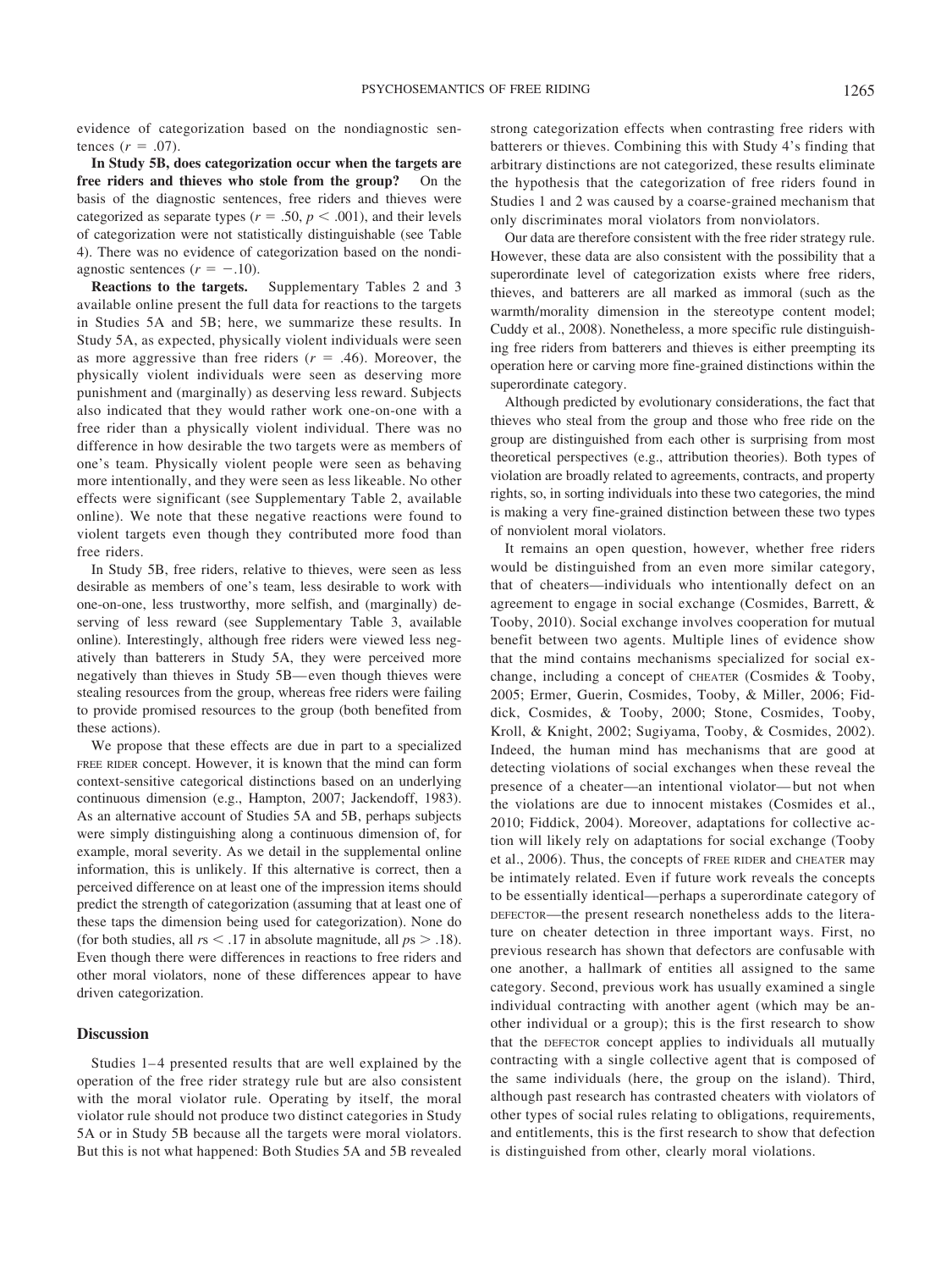## **General Discussion**

Free riders pose a barrier to the evolution and persistence of collective action. For such cooperation to evolve and to persist, the mind must be able to solve the adaptive problem posed by free riders. With this research, we have attempted to identify one component of the psychological architecture that evolved to enable collective action: the criteria the mind uses to identify free riders. Considered together, our results support the existence of a psychological adaptation for categorizing free riders: the free rider strategy rule.

To be an adaptation, a hypothesized mechanism must show efficiency, economy, selectivity, specificity, and precision—in other words, it must show evidence of special design for solving an adaptive problem (Williams, 1966; see also Dawkins, 1986; Tooby & Cosmides, 1992). Our results show that free rider categorization was a precise process: Only those people who failed to contribute by virtue of consuming the benefit or avoiding the cost of producing it were categorized as free riders (Studies 1 and 2); moreover, this was not due to the operation of an arbitrary categorization system (Study 4). Second, the process was selective: Free riders were distinguished from other moral violators such as batterers and thieves— even though the thieves were taking from the group, a harm comparable to that inflicted by free riders (Studies 5A and 5B). Third, responses to free riders were quite specific: Free riders reliably elicited a cluster of predicted responses (e.g., less trust, more punishment), and this cluster was not elicited by individuals who accidentally failed to contribute (Studies 1–3). Fourth, categorization happened efficiently and spontaneously: No explicit instructions were given to look for free riders, cheaters, or thieves, nor was there a suggestion to the subjects that two types of people existed on the island to whom they should attend. Instead, the experimental instructions asked subjects to form impressions of the targets. If anything, this instructional set should have led to a decrease in category-based impression formation and an increase in individuation of the targets (Fiske & Neuberg, 1990).

In the process of testing for the free rider strategy rule, we ruled out several alternative hypotheses of more general scope: the arbitrary categorization rule, the moral violator rule, and the return rate rules for free rider categorization. But are there other ways to explain the results? Here, we consider two additional alternatives, attribution theory and rational choice theory.

Study 5, which tested the moral violator rule against the free rider strategy rule, separated the theory elaborated here from attribution theory. Attribution theory provides a framework for understanding how lay perceivers categorize behavior as caused by situational or dispositional forces (for reviews, see Gilbert, 1995; Moskowitz, 2005). One potential cue for a dispositional attribution might be inferring that a behavior was intentionally caused. But attribution theory provides no basis for predicting that the mind will spontaneously distinguish among intentional moral violators, sorting free riders into a different category from batterers and thieves. Yet free riders were distinguished from these other intentional moral violators in Studies 5A and 5B even though free riding, battery, and theft are all due to internal causes that are controllable (Weiner, 1993; Weiner et al., 1988). Moreover, attribution theory provides no basis for predicting the specific pattern of responses to free riders. In contrast, these responses were a first-order prediction of an evolutionary analysis of the adaptive problem posed by free riders.

Similarly, rational choice theory cannot explain the full pattern of results. Rational choice models with standard self-interested utility functions require decision rules that base choices on differences in objective payoffs. The less individuals contribute to a collective action, the less they should be preferred as collective action partners and the more punitive sentiment they should attract. Payoffs to other collective action members are lower whether a fellow member failed to contribute by accident or intention, so this distinction should not matter to a rational utility maximizer. Obviously, this first-order prediction of an economic account is contradicted by the results of Studies 1 and 2, where intentional undercontributors were not only sorted into a different mental category from accidental ones but also attracted more punitive sentiment and were less preferred as future cooperative partners.

To rescue an economic perspective, one could tweak rational choice theory by positing that when an individual undercontributes by intention, others use this as a probabilistic cue to future undercontribution. On this view, intentions are used as a proxy to predict the real variable of interest: future return rates from various targets. This twist on rational choice theory cannot, however, explain the results of Study 3. In that study, intentions to contribute were held constant, but targets differed in their relative return rates. When all targets intend to contribute, it is not possible to use differences in their intentions as a cue to predict differences in their future return rates. However, subjects in this study had access to a cue that should be an even better predictor of future return rates: the targets' present return rates. A cue-driven economic model would have to predict that targets who contribute at a lower rate will be less preferred as collective action partners and seen as more worthy of punishment. In contrast to this straightforward prediction, targets with low return rates were just as preferred for future collective actions as those with high return rates; they were also seen as equally trustworthy, likeable, and unworthy of punishment.

## **Limitations**

Like many experimental lab-based studies, this research is limited by the use of an undergraduate population, the use of a hypothetical scenario, the fact that subjects were not invested in the group of people they learned about, the static and artificial nature of the photos and sentences, and so forth. However, this research provides experimental evidence that converges with more ecologically valid observational work demonstrating that exploitive intentions are an important component of free rider identification in ethnographically diverse populations (Gurven, 2004; Hill, 2002; Price, 2005). For example, Price (2006b) measured contributions to a *minga*—a collective action—among the Shuar (a hunter-horticulturalist group in Ecuador). In this *minga,* individuals labored to clear a field to grow sugarcane, with the goal of splitting the profits after it was sold. These Shuar made a sharp distinction between unintentional and intentional absences from the *minga* and were very accurate in keeping track of when an individual was intentionally absent. Unintentional absences (such as illness) were excused, but intentional absences were not. Finally, the more days that individuals in the *minga* were intentionally absent, the more punitive sentiment they received.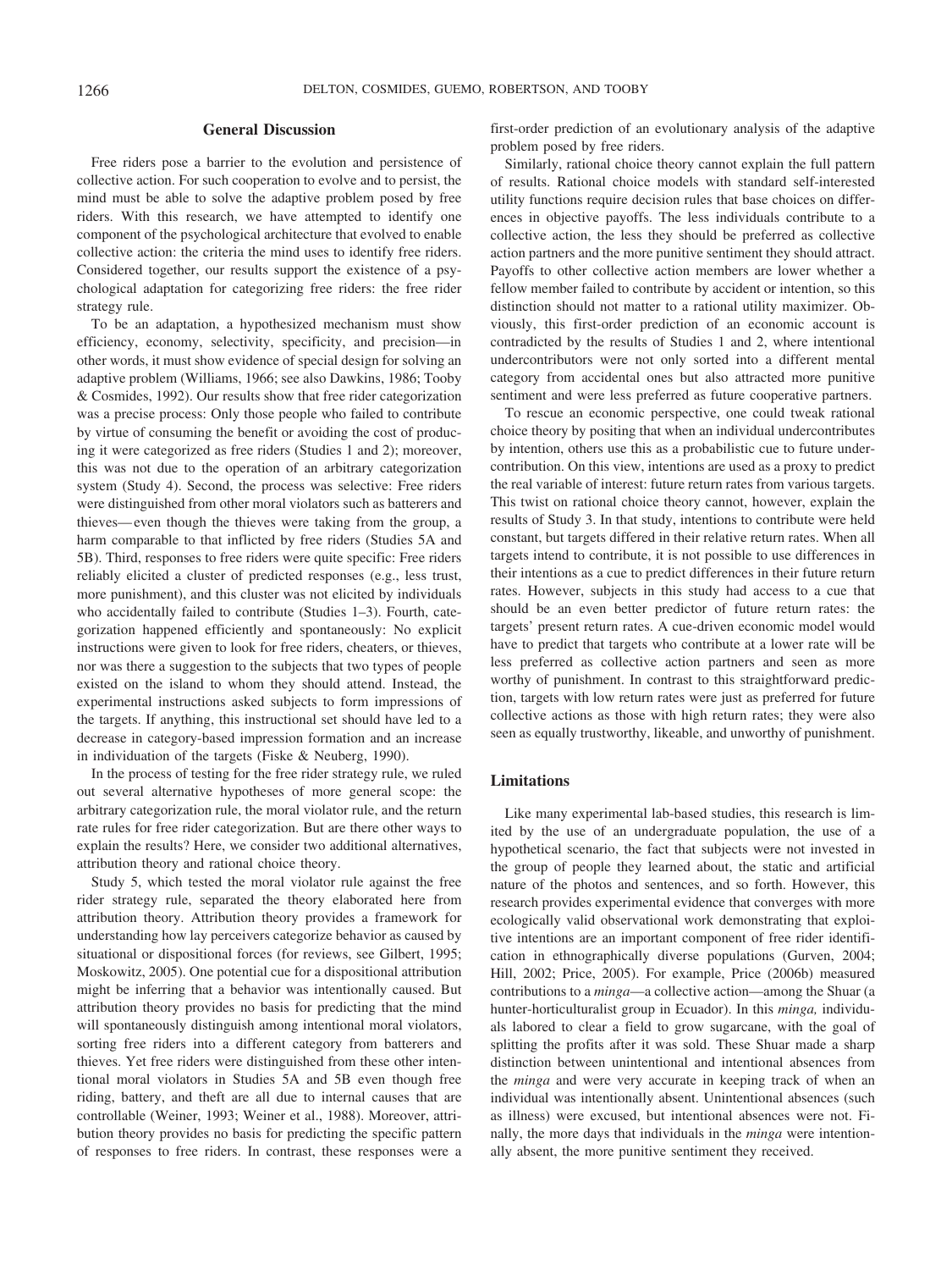Our goal was to create a high-resolution map of a small but important piece of conceptual machinery: the FREE RIDER concept. In our view, this is but one piece of a large and interconnected set of concepts related to collective action and coalitional cooperation. In other work, for instance, we have mapped some of the concepts involved in coalitional affiliation (Cosmides, Tooby, & Kurzban, 2003; Kurzban, Tooby, & Cosmides, 2001) and in integrating newcomers into coalitions (Cimino & Delton, 2010; Delton & Cimino, 2010). The work on newcomers is particularly instructive in light of the current article. When newcomers receive benefits merely by joining the group, they pose similar adaptive problems as standard free riders. But a detailed functional analysis reveals important differences as well. For example, newcomers should not activate exclusion sentiment in the same way as free riders—a prediction that has been empirically verified and is relevant to understanding hazing (Cimino & Delton, 2010; Delton & Cimino, 2010). This illustrates the value of using a functional lens to further fractionate the underlying conceptual machinery of social thought.

**Implications and Future Directions**

One important direction for future research would be to refine the conceptual semantics of the free rider concept. So far, the results suggest that the mind defines FREE RIDER in terms of other pieces of conceptual structure, something along the lines of: Given a COLLECTIVE ACTION, *if* an AGENT is a PARTICIPANT and a BENEFI-CIARY and INTENTIONALLY fails to CONTRIBUTE through an EXPLOITIVE MOTIVATION, *then* mark the AGENT as a FREE RIDER. All of these pieces of conceptual structure are themselves open to empirical investigation (the AGENT and INTENTION concepts have already received some; Johnson, 2000). For example, what defines a PARTICIPANT? Does one have to explicitly or implicitly agree to become a member of a collective action, or is simply being an (able-bodied) BENEFICIARY enough? Preliminary research suggests that the mind does contain an inference such that being a beneficiary— even if one has not agreed to participate—nonetheless causes a person to be viewed as obligated to contribute (Delton, Nemirow, Robertson, Cimino, & Cosmides, 2011). However, the logic of this piece of conceptual structure and others remains to be fully articulated.

## **The Architecture of FREE RIDER and Other Moral Concepts**

The goal of this research was to dissect the architecture of a moral concept: FREE RIDER. The human mind does not equate free riders with undercontribution, nor does it lump free riders into a general category that contains all moral violators. Instead, as predicted by an adaptationist approach, the mind classifies individuals as free riders only when their behavior indicates they have a psychological design or calibration that causes them to consume benefits while withholding contributions. This fits with predictions from evolutionary game theory: An evolved adaptation for detecting free riders should use criteria that identify only those individuals whose behavior poses a threat to the stability of collective action. We do not think this is an isolated case. Just as it allowed the empirical illumination of part of the architecture of this moral concept, sustained use of adaptationist reasoning should be able to shed light on other features of our moral and social psychology that are hidden from view.

## **References**

- Alexander, R. D. (1987). *The biology of moral systems.* New York, NY: Aldine de Gruyter.
- Axelrod, R. (1984). *The evolution of cooperation.* New York, NY: Basic Books.
- Axelrod, R., & Hamilton, W. D. (1981, March 27). The evolution of cooperation. *Science, 211,* 1390 –1396. doi:10.1126/science.7466396
- Baron-Cohen, S. (1995). *Mindblindness.* Cambridge, MA: MIT Press.
- Barrett, H. C. (2005). Enzymatic computation and cognitive modularity. *Mind and Language, 20,* 259 –287. doi:10.1111/j.0268-1064.2005 .00285.x
- Boesch, C. (2002). Cooperative hunting roles among Tai chimpanzees. *Human Nature, 13,* 27– 46. doi:10.1007/s12110-002-1013-6
- Boyd, R., & Richerson, P. J. (1988). The evolution of reciprocity in sizable groups. *Journal of Theoretical Biology, 132,* 337–356. doi:10.1016/ S0022-5193(88)80219-4
- Boyd, R., & Richerson, P. J. (1992). Punishment allows the evolution of cooperation (or anything else) in sizable groups. *Ethology and Sociobiology, 13,* 171–195. doi:10.1016/0162-3095(92)90032-Y
- Bugental, D. B. (2000). Acquisition of the algorithms of social life: A domain-based approach. *Psychological Bulletin, 126,* 187–219. doi: 10.1037/0033-2909.126.2.187
- Callaghan, T., Rochat, P., Lillard, A., Claux, M. L., Odden, H., Itakura, S., . . . Singh, S. (2005). Synchrony in the onset of mental-state reasoning: Evidence from five cultures. *Psychological Science, 16,* 378 –384. doi: 10.1111/j.0956-7976.2005.01544.x
- Cashdan, E. (1992). Spatial organization and habitat use. In E. A. Smith & B. Winterhalder (Eds.), *Evolutionary ecology and human behavior* (pp. 237–266). New York, NY: Aldine de Gruyter.
- Cimino, A., & Delton, A. W. (2010). On the perception of newcomers: Toward an evolved psychology of intergenerational coalitions. *Human Nature, 21,* 186 –202. doi:10.1007/s12110-010-9088-y
- Cosmides, L., Barrett, H. C., & Tooby, J. (2010). Adaptive specializations, social exchange, and the evolution of human intelligence. *Proceedings of the National Academy of Sciences of the United States of America, 107,* 9007–9014. doi:10.1073/pnas.0914623107
- Cosmides, L., & Tooby, J. (1992). Cognitive adaptations for social exchange. In J. Barkow, L. Cosmides, & J. Tooby (Eds.), *The adapted mind: Evolutionary psychology and the generation of culture* (pp. 163– 228). New York, NY: Oxford University Press.
- Cosmides, L., & Tooby, J. (2005). Neurocognitive adaptations designed for social exchange. In D. M. Buss (Ed.), *The handbook of evolutionary psychology* (pp. 584 – 627). Hoboken, NJ: Wiley.
- Cosmides, L., Tooby, J., & Kurzban, R. (2003). Perceptions of race. *Trends in Cognitive Sciences, 7,* 173–179. doi:10.1016/S1364-6613(03)00057-3
- Cuddy, A. J. C., Fiske, S. T., & Glick, P. (2008). Warmth and competence as universal dimensions of social perception: The stereotype content model and the BIAS map. *Advances in Experimental Social Psychology, 40,* 61–149. doi:10.1016/S0065-2601(07)00002-0
- Cushman, F. (2008). Crime and punishment: Distinguishing the roles of causal and intentional analyses in moral judgment. *Cognition, 108,* 353–380. doi:10.1016/j.cognition.2008.03.006
- Dawes, R. M. (1980). Social dilemmas. *Annual Review of Psychology, 31,* 169 –193. doi:10.1146/annurev.ps.31.020180.001125
- Dawes, R. M., Mctavish, J., & Shaklee, H. (1977). Behavior, communication, and assumptions about other people's behavior in a commons dilemma situation. *Journal of Personality and Social Psychology, 35,* 1–11. doi:10.1037/0022-3514.35.1.1

Dawkins, R. (1986). *The blind watchmaker.* New York, NY: Norton.

- De Bruin, E. N. M., & Van Lange, P. A. M. (1999). Impression formation and cooperative behavior. *European Journal of Social Psychology, 29,* 305-328. doi:10.1002/(SICI)1099-0992(199903/05)29:2/3<305::AID-EJSP9293.0.CO;2-R
- Delton, A. W., & Cimino, A. (2010). Exploring the evolved concept of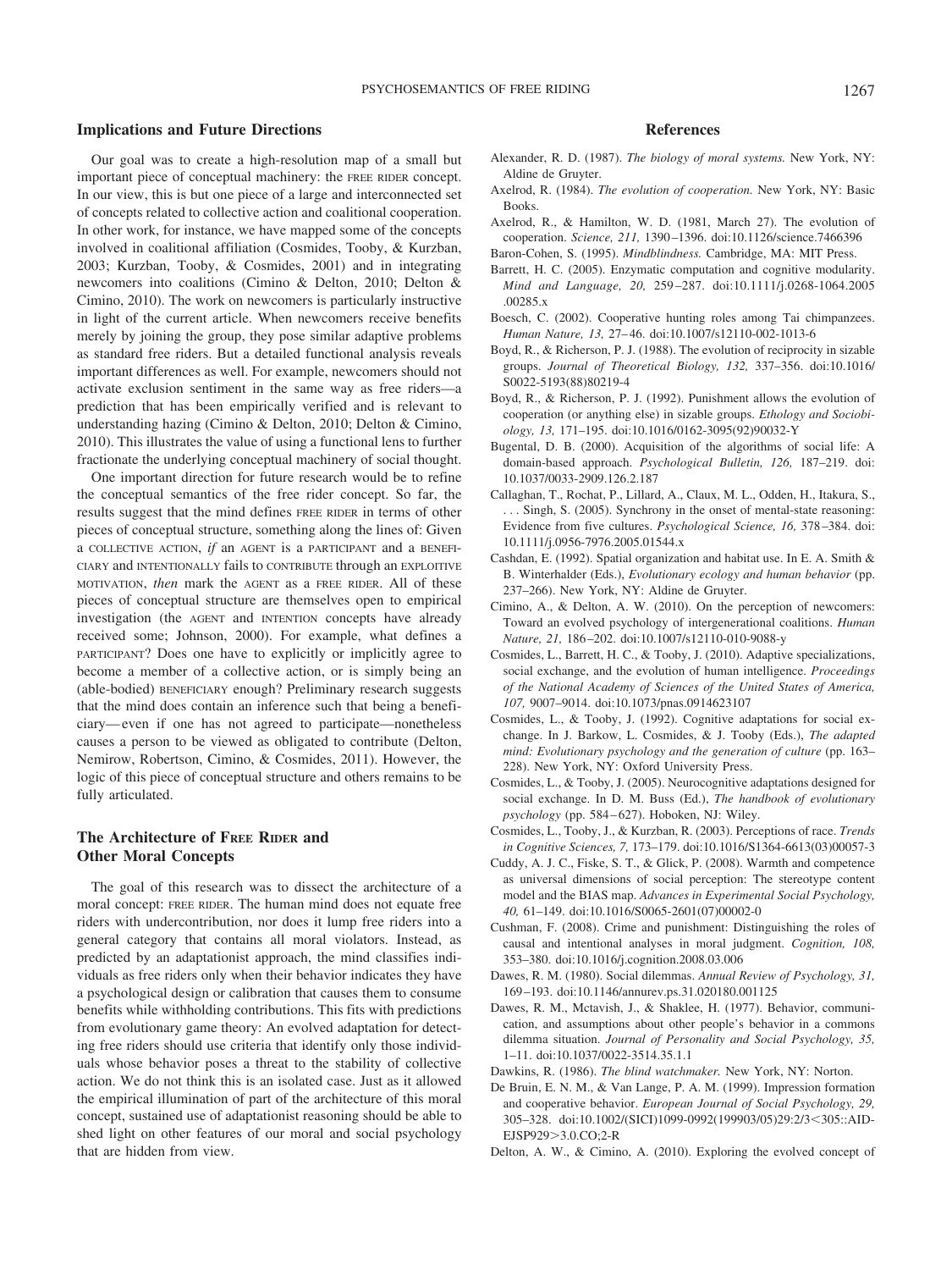newcomer: Experimental tests of a cognitive model. *Evolutionary Psychology, 8,* 317–335.

- Delton, A. W., Krasnow, M. M., Cosmides, L., & Tooby, J. (2011). The evolution of direct reciprocity under uncertainty can explain human generosity in one-shot encounters. *Proceedings of the National Academy of Sciences of the United States of America, 108,* 13335–13340. doi: 10.1073/pnas.1102131108
- Delton, A. W., Nemirow, J., Robertson, T. E., Cimino, A., & Cosmides, L. (2011, June–July). *Obligated to contribute? The effects of excludability on moralization in collective action.* Paper presented at the 23rd Annual Human Behavior and Evolution Society Conference, Montpellier, France.
- Dunbar, R. I. M. (2004). Gossip in evolutionary perspective. *Review of General Psychology, 8,* 100 –110. doi:10.1037/1089-2680.8.2.100
- Ermer, E., Guerin, S., Cosmides, L., Tooby, J., & Miller, M. (2006). Theory of mind broad and narrow: Reasoning about social exchange engages ToM areas, precautionary reasoning does not. *Social Neuroscience, 1,* 196 –219. doi:10.1080/17470910600989771
- Fehr, E., & Gachter, S. (2000). Cooperation and punishment in public goods experiments. *American Economic Review, 90,* 980 –994. doi: 10.1257/aer.90.4.980
- Fiddick, L. (2004). Domains of deontic reasoning: Resolving the discrepancy between the cognitive and moral reasoning literatures. *Quarterly Journal of Experimental Psychology: Human Experimental Psychology, 57*(A), 447– 474.
- Fiddick, L., Cosmides, L., & Tooby, J. (2000). No interpretation without representation: The role of domain-specific representations and inferences in the Wason selection task. *Cognition, 77,* 1–79. doi:10.1016/ S0010-0277(00)00085-8
- Fiske, S. T., & Neuberg, S. L. (1990). A continuum of impressionformation, from category-based to individuating processes: Influences of information and motivation on attention and interpretation. *Advances in Experimental Social Psychology, 23,* 1–74. doi:10.1016/S0065- 2601(08)60317-2
- Gilbert, D. T. (1995). Attribution and interpersonal perception. In A. Tesser (Ed.), *Advanced social psychology* (pp. 99 –147). New York, NY: McGraw-Hill.
- Gintis, H. (2000). Strong reciprocity and human sociality. *Journal of Theoretical Biology, 206,* 169 –179. doi:10.1006/jtbi.2000.2111
- Gurven, M. (2004). To give and to give not: The behavioral ecology of human food transfers. *Behavioral and Brain Sciences, 27,* 543–583. doi:10.1017/S0140525X04000123
- Hamilton, W. D. (1964). The genetical evolution of social behaviour. *Journal of Theoretical Biology, 7,* 1–52. doi:10.1016/0022-5193 (64)90038-4
- Hampton, J. A. (2007). Typicality, graded membership, and vagueness. *Cognitive Science, 31,* 355–384. doi:10.1080/15326900701326402
- Harris, P. (1990). The child's theory of mind and its cultural context. In G. Butterworth & P. Bryant (Eds.), *Causes of development* (pp. 215–237). Hillsdale, NJ: Erlbaum.
- Haselton, M. G., & Nettle, D. (2006). The paranoid optimist: An integrative evolutionary model of cognitive biases. *Personality and Social Psychology Review, 10,* 47– 66. doi:10.1207/s15327957pspr1001\_3
- Hauert, C., De Monte, S., Hofbauer, J., & Sigmund, K. (2002a). Replicator dynamics for optional public good games. *Journal of Theoretical Biology, 218,* 187–194. doi:10.1006/jtbi.2002.3067
- Hauert, C., De Monte, S., Hofbauer, J., & Sigmund, K. (2002b, May 10). Volunteering as Red Queen mechanism for cooperation in public goods games. *Science, 296,* 1129 –1132. doi:10.1126/science.1070582
- Henrich, J., & Boyd, R. (2001). Why people punish defectors: Weak conformist transmission can stabilize costly enforcement of norms in cooperative dilemmas. *Journal of Theoretical Biology, 208,* 79 – 89. doi:10.1006/jtbi.2000.2202

Hill, K. (2002). Altruistic cooperation during foraging by the Ache, and the

evolved human predisposition to cooperate. *Human Nature, 13,* 105– 128. doi:10.1007/s12110-002-1016-3

- Jackendoff, R. (1983). *Semantics and cognition.* Cambridge, MA: MIT Press.
- Jackendoff, R. (2006). *Language, consciousness, culture: Essays on mental structure.* Cambridge, MA: MIT Press.
- Johnson, S. C. (2000). The recognition of mentalistic agents in infancy. *Trends in Cognitive Sciences, 4,* 22–28. doi:10.1016/S1364- 6613(99)01414-X
- Kameda, T., Takezawa, M., & Hastie, R. (2003). The logic of social sharing: An evolutionary game analysis of adaptive norm development. *Personality and Social Psychology Review, 7,* 2–19. doi:10.1207/ S15327957PSPR0701\_1
- Kameda, T., Takezawa, M., Tindale, R. S., & Smith, C. M. (2002). Social sharing and risk reduction: Exploring a computational algorithm for the psychology of windfall gains. *Evolution and Human Behavior, 23,* 11–33. doi:10.1016/S1090-5138(01)00086-1
- Kaplan, H., & Hill, K. (1985). Food sharing among Ache foragers: Tests of explanatory hypotheses. *Current Anthropology, 26,* 223–246. doi: 10.1086/203251
- Kaplan, H., Hill, K., & Hurtado, A. (1990). Risk, foraging and food sharing among the Ache. In E. Cashdan (Ed.), *Risk and uncertainty in tribal and peasant economies* (pp. 107–144). Boulder, CO: Westview Press.
- Kaplan, H., Hill, K., Lancaster, J., & Hurtado, A. M. (2000). A theory of human life history evolution: Diet, intelligence, and longevity. *Evolutionary Anthropology, 9,* 156 –185. doi:10.1002/1520-6505(2000)9: 4<156::AID-EVAN5>3.0.CO;2-7
- Kenrick, D. T., Li, N. P., & Butner, J. (2003). Dynamical evolutionary psychology: Individual decision rules and emergent social norms. *Psychological Review, 110,* 3–28. doi:10.1037/0033-295X.110.1.3
- Kenrick, D. T., Maner, J. K., & Li, N. P. (2005). Evolutionary social psychology. In D. M. Buss (Ed.), *The handbook of evolutionary psychology* (pp. 803– 827). Hoboken, NJ: Wiley.
- Kerr, N. L. (1983). Motivation losses in small groups: A social dilemma analysis. *Journal of Personality and Social Psychology, 45,* 819 – 828. doi:10.1037/0022-3514.45.4.819
- Kerr, N. L., Rumble, A. C., Park, E. S., Ouwerkerk, J. W., Parks, C. D., Gallucci, M., & van Lange, P. A. M. (2009). "How many bad apples does it take to spoil the whole barrel?": Social exclusion and toleration for bad apples. *Journal of Experimental Social Psychology, 45,* 603– 613. doi:10.1016/j.jesp.2009.02.017
- Kiyonari, T., & Barclay, P. (2008). Cooperation in social dilemmas: Free riding may be thwarted by second-order reward rather than by punishment. *Journal of Personality and Social Psychology, 95,* 826 – 842. doi:10.1037/a0011381
- Kiyonari, T., Tanida, S., & Yamagishi, T. (2000). Social exchange and reciprocity: Confusion or a heuristic? *Evolution and Human Behavior, 21,* 411– 427. doi:10.1016/S1090-5138(00)00055-6
- Klapwijk, A., & Van Lange, P. A. M. (2009). Promoting cooperation and trust in "noisy" situations: The power of generosity. *Journal of Personality and Social Psychology, 96,* 83–103. doi:10.1037/a0012823
- Klauer, K. C., & Wegener, I. (1998). Unraveling social categorization in the "Who said what?" paradigm. *Journal of Personality and Social Psychology, 75,* 1155–1178. doi:10.1037/0022-3514.75.5.1155
- Kurzban, R., & Leary, M. R. (2001). Evolutionary origins of stigmatization: The functions of social exclusion. *Psychological Bulletin, 127,* 187–208. doi:10.1037/0033-2909.127.2.187
- Kurzban, R., McCabe, K., Smith, V. L., & Wilson, B. J. (2001). Incremental commitment and reciprocity in a real-time public goods game. *Personality and Social Psychology Bulletin, 27,* 1662–1673. doi: 10.1177/01461672012712009
- Kurzban, R., Tooby, J., & Cosmides, L. (2001). Can race be erased? Coalitional computation and social categorization. *Proceedings of the*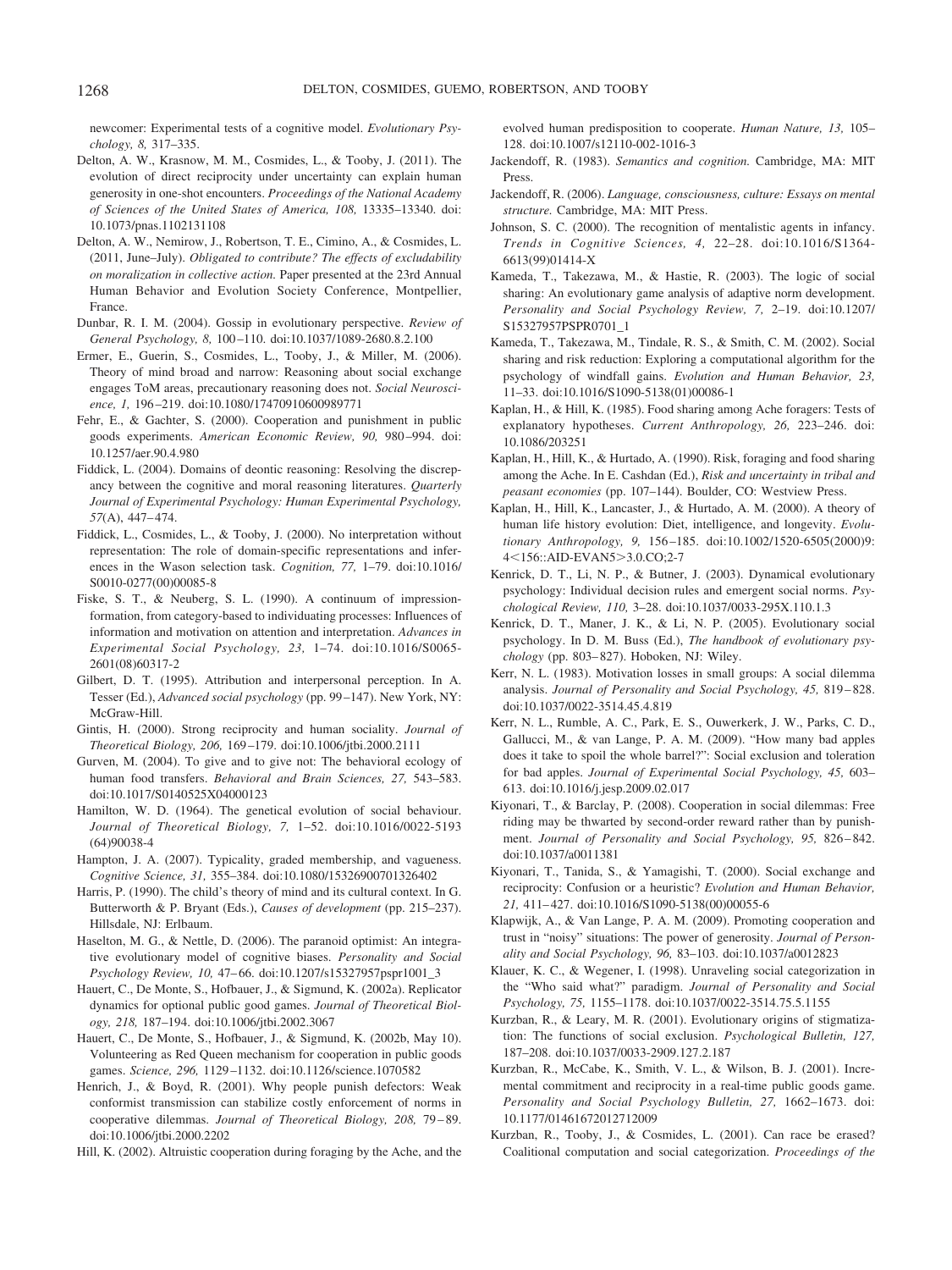*National Academy of Sciences of the United States of America, 98,* 15387–15392. doi:10.1073/pnas.251541498

- Leslie, A. M. (1994). ToMM, ToBy, and agency: Core architecture and domain specificity. In L. A. Hirschfeld & S. A. Gelman (Eds.), *Mapping the mind: Domain specificity in cognition and culture* (pp. 119 –148). Cambridge, England: Cambridge University Press. doi:10.1017/ CBO9780511752902.006
- Malle, B. F., & Knobe, J. (1997). The folk concept of intentionality. *Journal of Experimental Social Psychology, 33,* 101–121. doi:10.1006/ jesp.1996.1314
- Masclet, D., Noussair, C., Tucker, S., & Villeval, M. C. (2003). Monetary and nonmonetary punishment in the voluntary contributions mechanism. *American Economic Review, 93,* 366 –380. doi:10.1257/000282803321455359
- Maynard Smith, J. (1982). *Evolution and the theory of games.* Cambridge, England: Cambridge University Press.
- Messe, L. A., & Sivacek, J. M. (1979). Predictions of others responses in a mixed-motive game: Self-justification or false consensus? *Journal of Personality and Social Psychology, 37,* 602– 607. doi:10.1037/0022- 3514.37.4.602
- Mikhail, J. (2007). Universal moral grammar: Theory, evidence and the future. *Trends in Cognitive Sciences, 11,* 143–152. doi:10.1016/ j.tics.2006.12.007
- Miles, J. A., & Greenberg, J. (1993). Using punishment threats to attenuate social loafing effects among swimmers. *Organizational Behavior and Human Decision Processes, 56,* 246 –265. doi:10.1006/obhd.1993.1054
- Miles, J. A., & Klein, H. J. (2002). Perception in consequences of free riding. *Psychological Reports, 90,* 215–225.

Moskowitz, G. B. (2005). *Social cognition.* New York, NY: Guilford Press.

- Neuberg, S. L., Smith, D. M., & Asher, T. (2000). Why people stigmatize: Toward a sociofunctional framework. In T. F. Heatherton, R. E. Kleck, M. R. Hebl, & J. G. Hull (Eds.), *The social psychology of stigma* (pp. 31–61). New York, NY: Guilford Press.
- Nowak, M. A., & Sigmund, K. (2005, October 27). Evolution of indirect reciprocity. *Nature, 437,* 1291–1298. doi:10.1038/nature04131
- Olson, M. (1965). *The logic of collective action: Public goods and the theory of groups.* Cambridge, MA: Harvard University Press.
- Onishi, K. H., & Baillargeon, R. (2005, April 8). Do 15-month-old infants understand false beliefs? *Science, 308,* 255–258. doi:10.1126/ science.1107621
- Ostrom, E. (1990). *Governing the commons: The evolution of institutions for collective action.* Cambridge, England: Cambridge University Press.
- Panchanathan, K., & Boyd, R. (2003). A tale of two defectors: The importance of standing for evolution of indirect reciprocity. *Journal of Theoretical Biology, 224,* 115–126. doi:10.1016/S0022-5193 (03)00154-1
- Panchanathan, K., & Boyd, R. (2004, November 25). Indirect reciprocity can stabilize cooperation without the second-order free rider problem. *Nature, 432,* 499 –502. doi:10.1038/nature02978
- Pinker, S. (2007). *The stuff of thought: Language as a window into human nature.* New York, NY: Viking Press.
- Price, M. E. (2005). Punitive sentiment among the Shuar and in industrialized societies: Cross-cultural similarities. *Evolution and Human Behavior, 26,* 279 –287. doi:10.1016/j.evolhumbehav.2004.08.009
- Price, M. E. (2006a). Judgments about cooperators and free riders on a Shuar work team: An evolutionary psychological perspective. *Organi*zational Behavior and Human Decision Processes, 101, 20-35. doi: 10.1016/j.obhdp.2006.06.001
- Price, M. E. (2006b). Monitoring, reputation, and "greenbeard" reciprocity in a Shuar work team. *Journal of Organizational Behavior, 27,* 201–219. doi:10.1002/job.347
- Price, M. E., Cosmides, L., & Tooby, J. (2002). Punitive sentiment as an anti-free rider psychological device. *Evolution and Human Behavior, 23,* 203–231. doi:10.1016/S1090-5138(01)00093-9

Rosenthal, R., Rosnow, R. L., & Rubin, D. B. (2000). *Contrasts and effect*

*sizes in behavioral research: A correlational approach.* Cambridge, England: Cambridge University Press.

- Schneider, D. J. (2004). *The psychology of stereotyping.* New York, NY: Guilford Press.
- Seymour, B., Singer, T., & Dolan, R. (2007). The neurobiology of punishment. *Nature Reviews Neuroscience, 8,* 300 –311. doi:10.1038/ nrn2119
- Sherman, S. J., Castelli, L., & Hamilton, D. L. (2002). The spontaneous use of a group typology as an organizing principle in memory. *Journal of Personality and Social Psychology, 82,* 328 –342. doi:10.1037/0022- 3514.82.3.328
- Skowronski, J. J., & Carlston, D. E. (1987). Social judgment and social memory: The role of cue diagnosticity in negativity, positivity, and extremity biases. *Journal of Personality and Social Psychology, 52,* 689 – 699. doi:10.1037/0022-3514.52.4.689
- Stangor, C., Lynch, L., Duan, C. M., & Glass, B. (1992). Categorization of individuals on the basis of multiple social features. *Journal of Personality and Social Psychology, 62,* 207–218. doi:10.1037/0022- 3514.62.2.207
- Stone, V. E., Cosmides, L., Tooby, J., Kroll, N., & Knight, R. T. (2002). Selective impairment of reasoning about social exchange in a patient with bilateral limbic system damage. *Proceedings of the National Academy of Sciences of the United States of America, 99,* 11531–11536. doi:10.1073/pnas.122352699
- Sugiyama, L. S. (2004). Illness, injury, and disability among Shiwiar forager-horticulturists: Implications of health-risk buffering for the evolution of human life history. *American Journal of Physical Anthropology, 123,* 371–389. doi:10.1002/ajpa.10325
- Sugiyama, L. S., Tooby, J., & Cosmides, L. (2002). Cross-cultural evidence of cognitive adaptations for social exchange among the Shiwiar of Ecuadorian Amazonia. *Proceedings of the National Academy of Sciences of the United States of America, 99,* 11537–11542. doi:10.1073/ pnas.122352999
- Surian, L., Caldi, S., & Sperber, D. (2007). Attribution of beliefs by 13-month-old infants. *Psychological Science, 18,* 580 –586. doi:10.1111/ j.1467-9280.2007.01943.x
- Taggar, S., & Neubert, M. J. (2008). A cognitive (attributions)-emotion model of observer reactions to free-riding poor performers. *Journal of Business and Psychology, 22,* 167–177. doi:10.1007/s10869-008-9058-0
- Talmy, L. (2000). *Toward a cognitive semantics: Vol. 1. Concept structuring systems.* Cambridge, MA: MIT Press.
- Taylor, S. E., Fiske, S. T., Etcoff, N. L., & Ruderman, A. J. (1978). Categorical and contextual bases of person memory and stereotyping. *Journal of Personality and Social Psychology, 36,* 778 –793. doi: 10.1037/0022-3514.36.7.778
- Tazelaar, M. J. A., Van Lange, P. A. M., & Ouwerkerk, J. W. (2004). How to cope with "noise" in social dilemmas: The benefits of communication. *Journal of Personality and Social Psychology, 87,* 845– 859. doi: 10.1037/0022-3514.87.6.845
- Tooby, J., & Cosmides, L. (1988, April). *The evolution of war and its cognitive foundations* (Institute for Evolutionary Studies Technical Report No. 88 –1). Paper presented at the Evolution and Human Behavior Meetings, Ann Arbor, MI.
- Tooby, J., & Cosmides, L. (1990). On the universality of human nature and the uniqueness of the individual: The role of genetics and adaptation. *Journal of Personality, 58,* 17– 67. doi:10.1111/j.1467-6494 .1990.tb00907.x
- Tooby, J., & Cosmides, L. (1992). The psychological foundations of culture. In J. H. Barkow, L., Cosmides & J. Tooby (Eds.), *The adapted mind: Evolutionary psychology and the generation of culture* (pp. 19 – 136). New York, NY: Oxford University Press.
- Tooby, J., Cosmides, L., & Barrett, H. C. (2005). Resolving the debate on innate ideas: Learnability constraints and the evolved interpenetration of motivational and conceptual functions. In P. Carruthers, S. Laurence, &